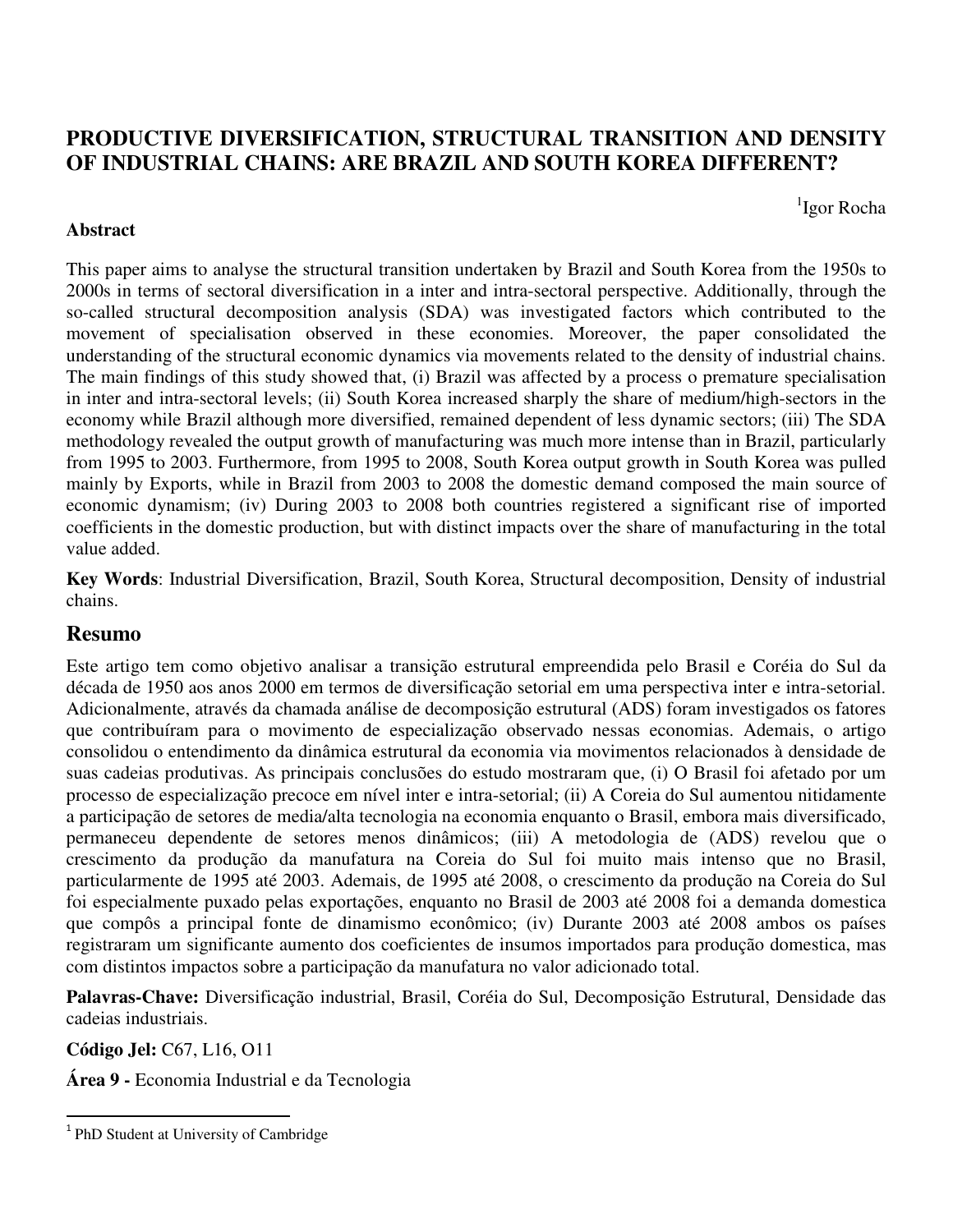# **Introduction<sup>2</sup>**

 $\overline{a}$ 

 Despite of the Brazilian economic boom from 2002 until the global financial crisis of 2008, the neoliberal shock of the 1990s produced deleterious economic changes. The country faced a productive disarticulation and the absence of sustained economic growth. In a "stop and go" performance, the manufacturing sector has gradually decreased. In this process the domestic industrial chains has shrunken and been affected by 'predatory' imports. In other words, imported inputs played a substitutive role in the productive chain. Moreover, the economy has exposed a specialisation in less dynamic sectors such as services and commodities. Furthermore, in terms of trade, the economy has increased its dependence on exports of primary products, i.e., commodities which in turn affected negatively the Brazilian trade pattern.

 In South Korea, along the same period, were also adopted reforms regarding trade and financial liberalisation. However, the economic reforms were totally different to the messianic endeavour seen in Brazil. In fact, economic reforms in South Korea were much more pragmatic in order to continue and strength the existing ambitious strategy of industrialisation. Even during de Asian crisis in 1997, despite of the re-articulation between State and private sector, the whole of the State remained fundamental. To overcome the crisis there was a reorganization of the corporate structure with processes of mergers and acquisitions gaining momentum. However, it is important to note that at no time the manufacturing sector was neglected. Therefore, the South Korean State remained active promoting the consolidation and expansion of the industrial structure and exports. In this process imports of inputs had fundamentally a complementary role in the productive process. Moreover, in a strategy of productive and trade upgrading, South Korea took advantage of the special properties of manufacturing as engine of growth. Not by coincidence, the South Korean economic growth has been higher and much more sustainable when compared to the Brazilian economy.

 Therefore, inserted in this short background, this paper seeks to analyse the structural transition of Brazil and South Korea. Through the input-output framework, in a comparative perspective, the paper makes an effort to investigate these economies regarding their pattern of productive diversification, structural transition and density of industrial chains. Therefore, the contributions of this paper to the existing literature are threefold. First, the paper adopt the methodology proposed by Imbs and Wacziargs (2003) in an inter and intra-sectoral perspective to indentify the path of economic diversification undertook by Brazil and South Korea over the decades. Second, in a complementary analysis, the input-output framework is used to identify and quantify factors that contributed to this pattern of specialisation. The method used was based on the Structural Decomposition Analysis (SDA) inspired particularly by Chenery's studies. Third, the paper advances in the input-output methodology employed by Rocha (2011) to estimate imported input coefficients for Brazil and South Korea through the World Input-Output Database (WIOD).

 Therefore, the paper is organised as follows. First section discuss the long-lasting debate about specialisation or diversification and apply the method proposed by Imbs and Wacziarg (2003) to investigate the stages of sectoral diversification presented by Brazil and South Korea over the decades. In this part is also described the methodology, including database and level of sectoral aggregation. Second section focuses on the sectoral composition of manufacturing in these economies and their economic dynamism in a global perspective. Third section through the so-called structural decomposition analysis (SDA) investigates distinct factors, i.e. demand, trade and technological change, which contributed to the movement of structural change observed in these economies. In the fourth section, the paper consolidates the understanding of the structural economic dynamics via movements related to the density of industrial chains. Fifth section concludes the paper.

 $2<sup>2</sup>$  I would like to thank Guilherme Magacho and Gabriel Palma for their helpful comments on this paper.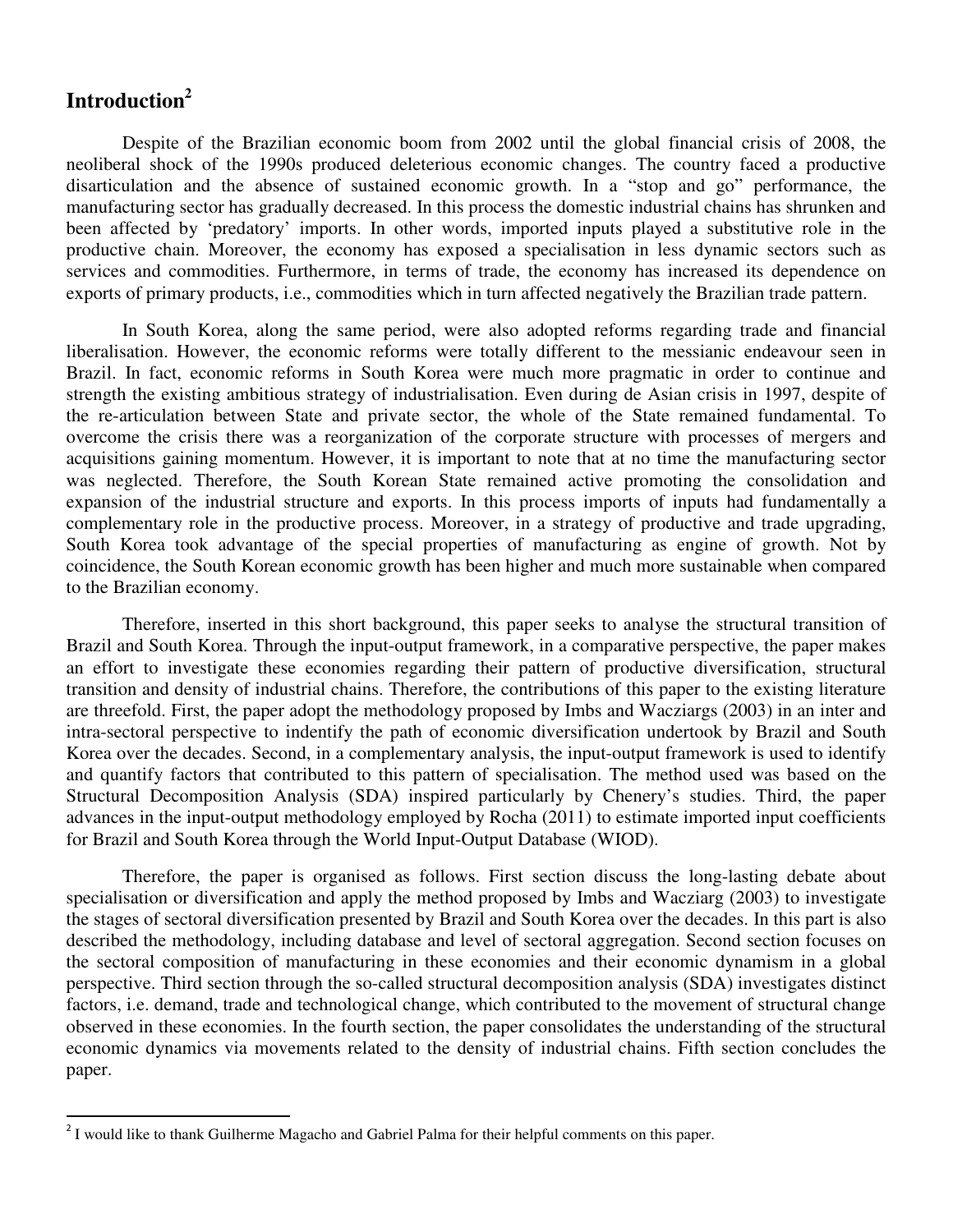#### **1. Structural change and economic dynamic: Specialization vs. Diversification**

 The neoclassical view stresses that specialisation based on comparative advantages, whatever its nature, was a superior solution for economic growth. In this thinking, through the process of specialisation, resources become more efficiently allocated and consequently countries are mutually benefited in terms of welfare (Krugman and Obstfeld, 2006). Influential neoclassical visions such as Schultz, (1964), Lipton (1968) and Chayanov (1966) grounded their analyses on the neoclassical theory of comparative advantage and recommended that late development countries (LDC) should specialise in the production and exports of primary commodities and import manufactured products from industrialised economies. Although the idea of comparative advantage has received further developments in the current mainstream approach, particularly in the New Structural Economics (NSE) framework, specialisation according to the country's factor endowment structure continues to be an integral part of policy advice (Lin, 2012). As pointed out by Rodrik (2004, p. 6) many economists that "associate underdevelopment with inadequate exposure to international markets generally imply – although this is often left unstated – that specialization according to comparative advantage is an essential ingredient of development". Currently this understanding is also supported by the World Trade Organization (WTO) which advocates in favour of market friendly policies. The WTO (2009) states that "countries prosper first by taking advantage of their assets in order to concentrate on what they can produce best, and then by trading these products for products that other countries produce best. Moreover, specialization on comparative advantages through liberal policies would sharp competition, motivate innovation and breed success.

 In a critical perspective, the Structuralist-Kaldorian view points out the limitations of a strategy of economic development based in comparative advantages. Therefore, based in the argument that diversification in manufactured products is the main engine of growth, authors such as Rosenstein-Rodan (1943), Prebisch (1949), Lewis (1954), Rostow (1952), Furtado (1961), Hirschman (1958), Kaldor (1966; 1967) and Chenery (1960; 1979) belong to the handful of economic thinkers that emphasised the importance of diversification to economic development. According to them, development is essentially a process of structural change. In other words, sustained economic growth is associated with the capacity to diversify the structure of domestic production, i.e. generate new activities to expand possibilities of production, linkages and higher value-added goods by providing incentives to manufacturing. According to Kaldor (1966), economic growth is brought about by shifting productive sectors with decreasing returns to those with increasing returns. This shift creates dynamic economies of scale and triggers a process of cumulative causation in the economy. The author states that manufactured goods is the one with the greatest capacity to do so and therefore its expansion plays a key role in promoting sustainable growth in the long term and consequent modernization and diversification of the production structure.

#### *1.1. The U-shaped curve for Brazil and South Korea*

Recently this long-lasting debate about economic specialisation or diversification was approached by empirical studies that tried to modelling the trajectory of economic diversification undertook by a vast range of economies. In an important paper, Imbs and Wacziarg (2003) investigated the stages of sectoral diversification in a large cross-section of countries. Using OECD, ILO and UNIDO databases, this study employed a non-parametric methodology based on locally robust weighted scatter plot smoothing (Lowess) to identify regularities about the process of productive diversification. Thus, the authors detected a non-linear relationship between specialization and GDP per capita, described as U-curve.

In this U-shaped curve, low-income countries present a very specialised productive structure. As countries move from low to medium levels of income, diversification takes place in the economy. This process goes on until relatively late in the process of economic development. On average, the diversification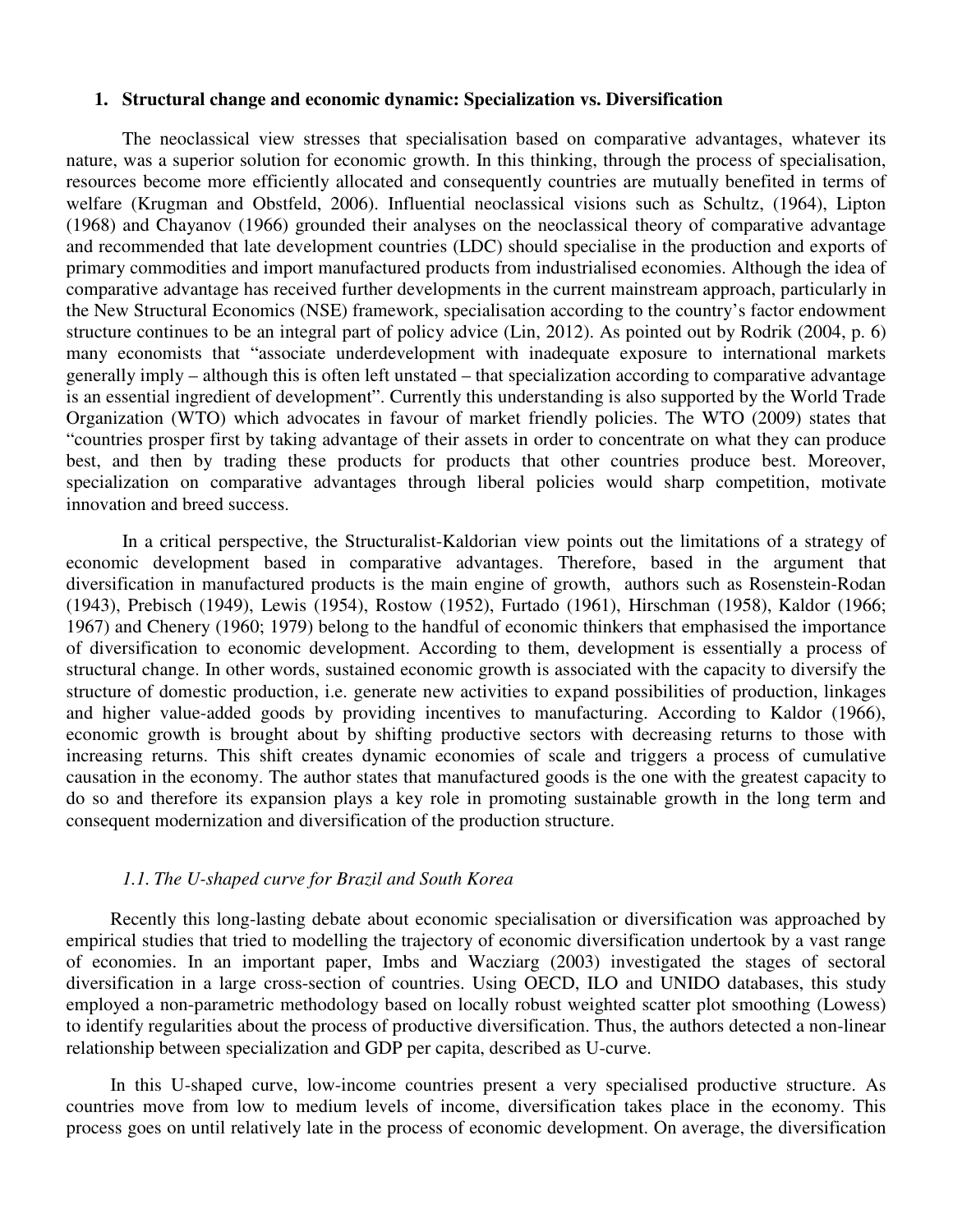takes place until the country reaches a turning point around \$ 9,000 GDP per capita. Thereafter, the sectoral distribution exhibits re-specialisation with the curve presenting an ascendant trajectory. From this perspective, as pointed out by Rodrik (2004), Imbs and Wacziargs' findings suggest that specialisation according to comparative advantage conventionally understood cannot be the driving force of economic development. In other words, countries growth and reach a high level of income per capita during the phase of diversification and not specialisation.

 Therefore, seeking to evaluate the movement of structural change undergone by Brazil and South Korea, in a comparative perspective, this section employed the Imbs and Wacziargs methodology to investigate these economies both intersectoral, i.e., between primary sector, manufacturing, civil construction and services, as well as, intra-sectoral (among manufacturing subsectors)<sup>3</sup>. In order to calculate the economy inter-sectoral curve of specialization, the GGDC 10-Sector Database and the IBGE database were used to South Korea and Brazil respectively. For the intra-sectoral analysis to South Korea, the manufacturing value added of 23 subsectors from the UNIDO database was used. In the case of Brazil, due to lack of long-term data, this study used the ECLAC-PADI database with 28 manufacturing subsectors. Since this paper seeks to compare Brazil and South Korea, both databases were aggregated in a common level involving 14 manufacturing subsectors. Additionally to the same aggregation level, figures 3.3 and 3.4 presents two distinct graphics. The first graph plots the Gini-Hirschman index (GHI) against GDP per capita, along with a non-parametric Lowess. The second shows the sectoral share between primary sector, manufacturing, civil construction and services. The graphs are presented together to investigate particularities regarding the process of economic diversification and structural change undergone by these economies.

 In an inter-sectoral view, based in a developmental premise that industrialisation in general and manufacturing specifically is a central condition to economic development, South Korea raised constantly its share of manufacturing followed by a substantial decrease of the primary sector. From 1953 to 2010 the former rose 320.7% while the latter fell 93.7%. Moreover, a joint analysis between data from the curve of diversification and sectoral share of the economy revealed that the movement of intersectoral structural change pursued by South Korea followed two stages of manufacturing expansion. In the first stage, from 1953 to 1980, South Korea moved to a strategy of economic diversification expanding remarkably not only the manufacturing sector but also civil construction (and strongly services during the 1950s). During this period manufacturing rose 236.6%, while civil construction increased 337.9% and services 13.3%. Thus, in the end of the 1980s the South Korean economy achieved a considerable degree of diversification.

 In the second stage, from 1980 to 2010, although the pace of structural change decreased, with manufacturing and services growing respectively 25.1% and 17.6%, the economy engendered a process of economic specialisation. The share of services and manufacturing from the begging to the end of this stage clarifies the magnitude of this trajectory. While in 1980 manufacturing and services together accounted for approximately 74% of the economy value added, in 2010 this number jumped sharply to 90%. It was only possible because the expansion of both sectors took place mainly by the reduction of the primary sector. Even during the decades of 1990s and 2000s, the clear rise of services was not followed by a loss in manufacturing. Therefore, the figure 3.2 illustrates clearly that despite of the large share of services in the economy, South Korea has perused a pattern of specialisation based in the expansion of the manufacturing sector.

 $\overline{a}$ 

<sup>&</sup>lt;sup>3</sup> Technical details about methodology are summarised in Appendix 3.1.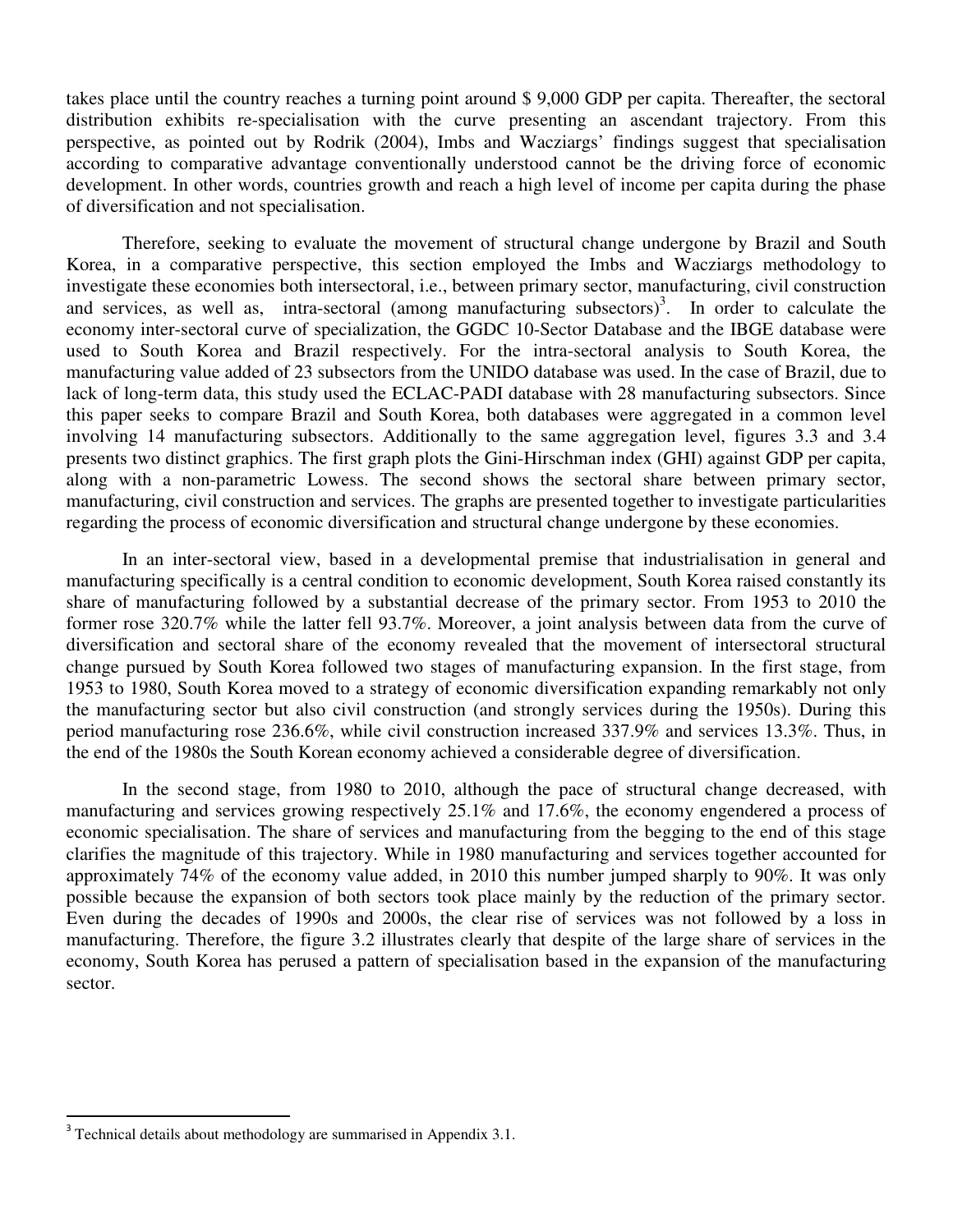

#### **Figure 3.1 - The inter-sectoral U-shaped curve and sectoral share for South Korea**

**Source:** Own calculations based on data from GGDC 10-Sector Database. **Note:** Data calculated in current US dollars.

 In a distinct trend to South Korea, Brazil did not present the same process of structural change and productive diversification for the period analysed. As a matter of fact, the country smoothed data did not fit well to the U-shaped curve. However, two import issues must be considered. Firstly, an important period of economic diversification not captured by the data was engendered by the Brazilian economy during the 1930s and 1940s. In other words, as widely documented in the Brazilian economic literature, the process of economic diversification was initiated in the 1930s after the great world economic crisis in 1929. At that time, Brazil moved from a primary export model to a strategy of Import Substitution Industrialisation (ISI). Secondly, despite an upward sloping, the country maintained a diversified inter-sectoral productive structure until the first half of the 1970s. As a matter of fact, from 1950 to practically 1980, the share of manufacturing and civil construction grew respectively 67.6%, 66.6%, while the primary sector and services dropped 54.7% and 3.5%. Moreover the GDP per capita expanded continually.

 However, with the outbreak of the debt crisis (in 1982) and rise of neoliberal policies, Brazil embarked in a regressive trajectory. From 1980 to 2010, not only manufacturing and civil construction declined sharply in terms of GDP share (around 48.1% and 18.6% respectively) but also income per capita regressed in many periods like 1981-1983, 1988-1992, and 1998-1999. In this sense, Brazil different to South Korea did not expose the same long-term dynamism in manufacturing and GDP per capita growth. Additionally, one of the most impressive effects of marked friendly policies, intensified during the second half of the 1990s, were the collapse of manufacturing share in the total GDP. The economy gradually lost the manufacturing sector to the point of present a lower share than in 1950. The figure 3.2 illustrates these processes.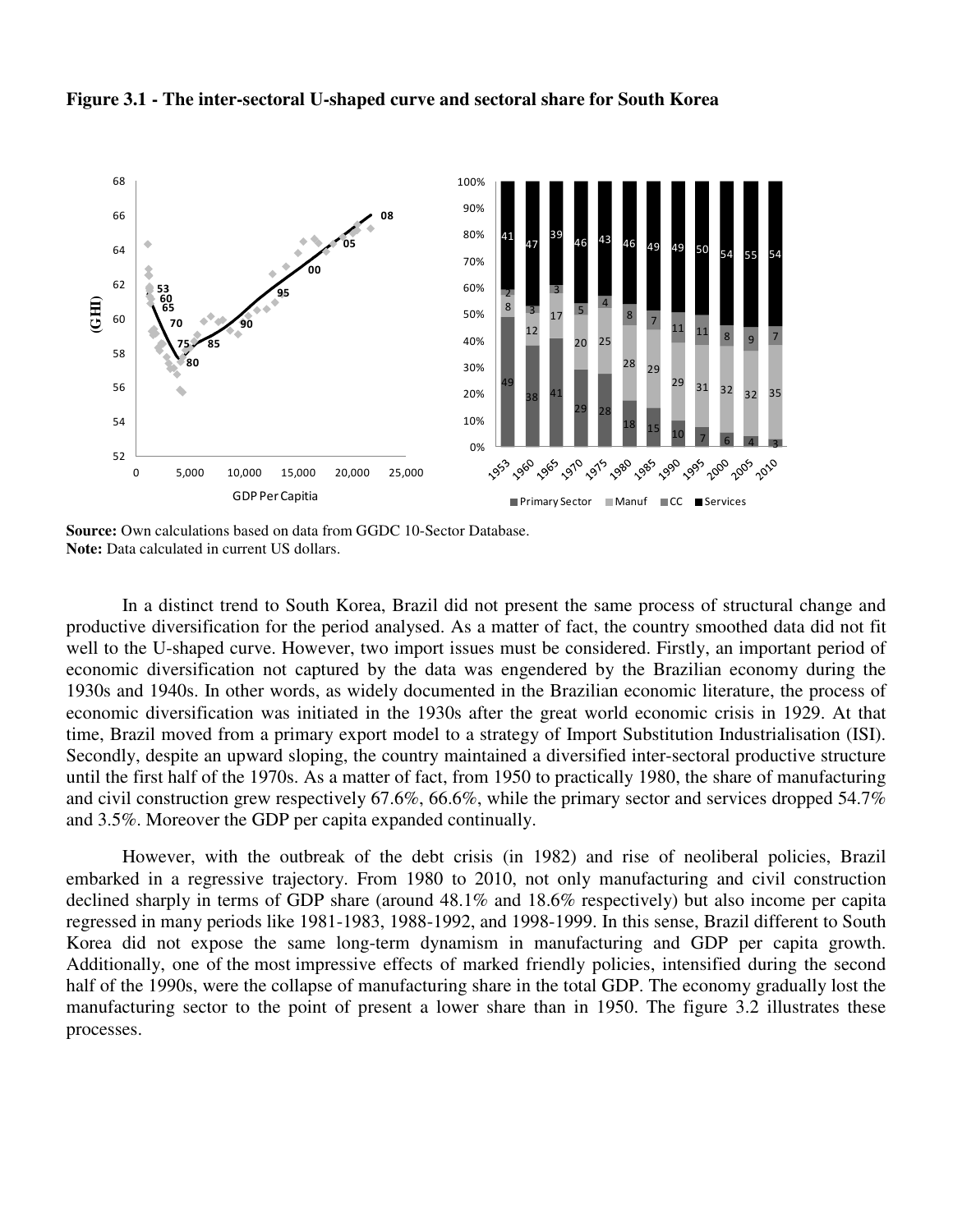

#### **Figure 3.2 - The inter-sectoral U-shaped curve and sectoral share for Brazil**

**Source:** Own calculations based on data IBGE. **Note:** Data calculated in current US dollars.

 $\overline{a}$ 

 As aforementioned the intra-sectoral movement inside manufacturing was also analysed. As it is possible to see in the Figure 3.3, both Brazil and South Korea exposed a U-Shaped trajectory. However, in a comparative perspective, the U-Shaped pattern also presented three important differences. First, the phase of economic diversification was more intense in South Korea. Second, in terms of value added, the South Korean economy showed the point of maximum diversification in 1988 with \$7,621 GDP per capita<sup>4</sup>, while in Brazil it occurred in 1975 with \$4,187 GDP per capita. After these stages both economies engendered an ascendant and constant trend of re-specialisation. Nevertheless, as showed by the Figure 3.3, South Korea after 1988 specialised its manufacturing in subsectors that enabled a substantial increase in terms of GDP per capita. Thus, from 1988 to 2008 the GDP per capita increased 168.8%, reaching \$ 20,482 in 2008. In the case of Brazil, the premature trajectory of re-specialisation culminated in a less dynamic productive structure that trapped the economy into a 'low-growth landscape'. From 1975 to 2008 the GDP per capita increased only 54.7% and the economy exposed a chronic dynamic of 'stop and go'. The following section analyses manufacturing subsectors and their evolution over time.

<sup>&</sup>lt;sup>4</sup> It is important to note that the turning point to a trajectory of re-specialisation is significantly lower than those observed in advanced countries. For more details see Imbs and Wacziarg (2003).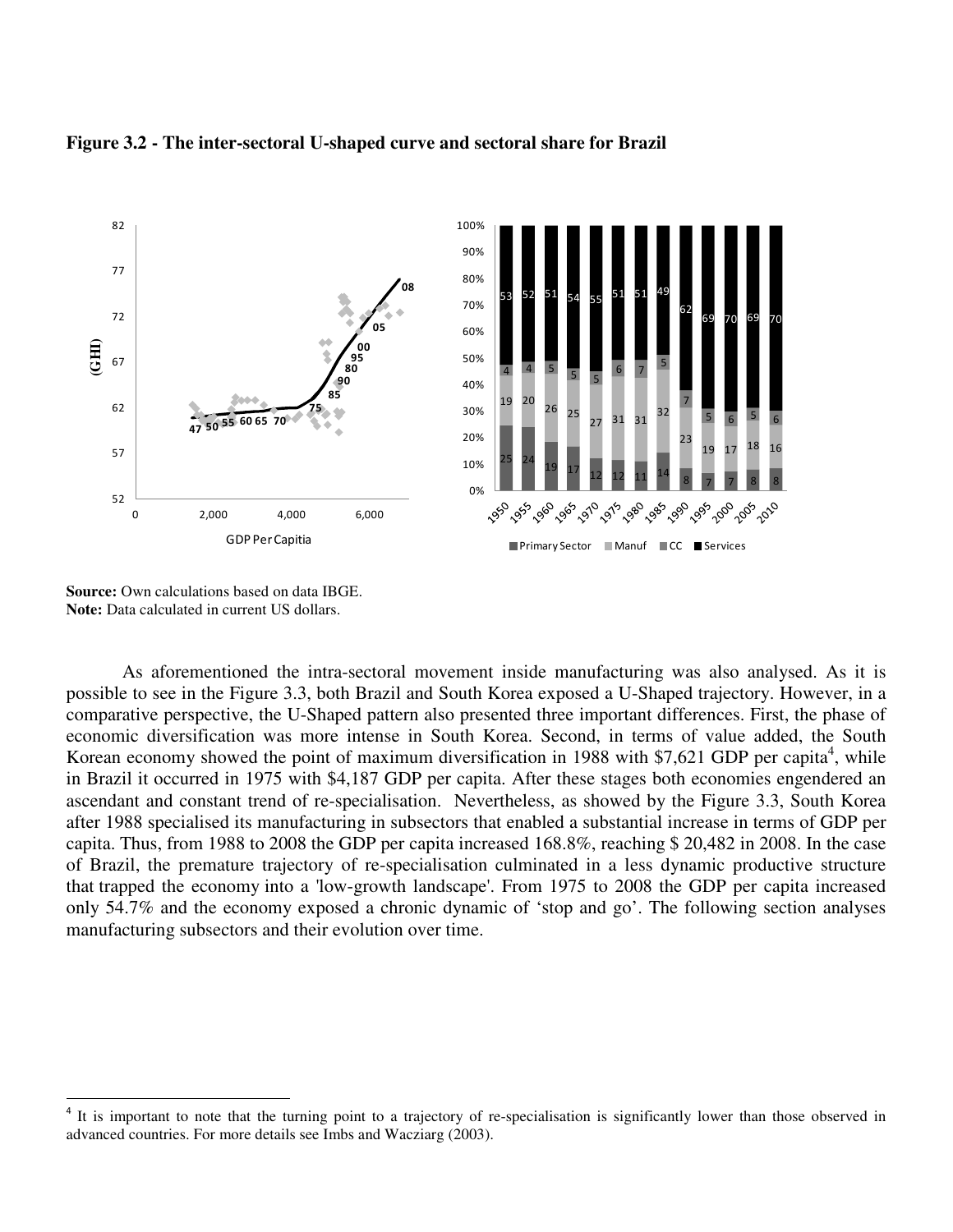

**Figure 3.3 - The intra-sectoral U-shaped curve for South Korea** 

**Source:** Own calculations based on data from UNIDO and ECLAC-PADI. **Note:** Data calculated in constant US dollars for Brazil and in current prices for Korea due the lack of data.

#### *1.2. Sectoral composition and economic dynamism*

 Another dimension that deserves a close analysis to understand the path of specialisation undertaken by the Brazilian and South Korean manufacturing industries in relation to the GDP per capita is the evolution of this process over time. In this context, simply taking into account the share of each manufacturing subsector in the total value added and specialisation indexes over decades is possible to trace the pattern of specialisation underway in this economies. Moreover, through this analysis is also possible to investigate the pattern of specialisation in terms of technology intensity. Therefore, starting in 1990, table 3.1 shows the evolution of sectoral composition of the manufacturing value added in Brazil and South Korea, at an interval of five years in each decade.

 The trajectory of intra-sectoral specialisation in South Korea was marked by a significant drop of low-tech sectors into the economy compensated by a strong expansion in high sectors. From 1990 to 2008, the former slumped from 33.2% to 13.9% while the latter increased sharply from 43.4% to 59.3%. In this trend, the sharp increase of 'Machinery, Nec' draws attention particularly due its expressive rise in the total value added of the economy, i.e., 10.1% of share gain. Recognised as knowledge intensive subsector of manufacturing, the Structuralist-Schumpeterian literature has stressed the growth-inducing effects of the machinery subsector particularly regarding introduction and diffusion of technological change. Other sector that composed expressively to expand the high-tech group was 'Transport Equipment' that rose from 10.5% to 16.8%. Additionally, the increase of medium-tech subsectors, although in a lesser extent, also contributed for the productive specialisation (and economic dynamism) varying positively in 3.4%. In short, the South Korea's pattern of intra-sectoral specialisation was marked by a gradual share concentration in medium and high-tech sectors that together reached 86.1% of the total value added in 2008.

 In Brazil, the pattern of productive specialization was also marked by the expansion of high-tech subsectors such as 'Machinery, Nec', 'Electrical and Optical Equipment' and 'Transport Equipment'.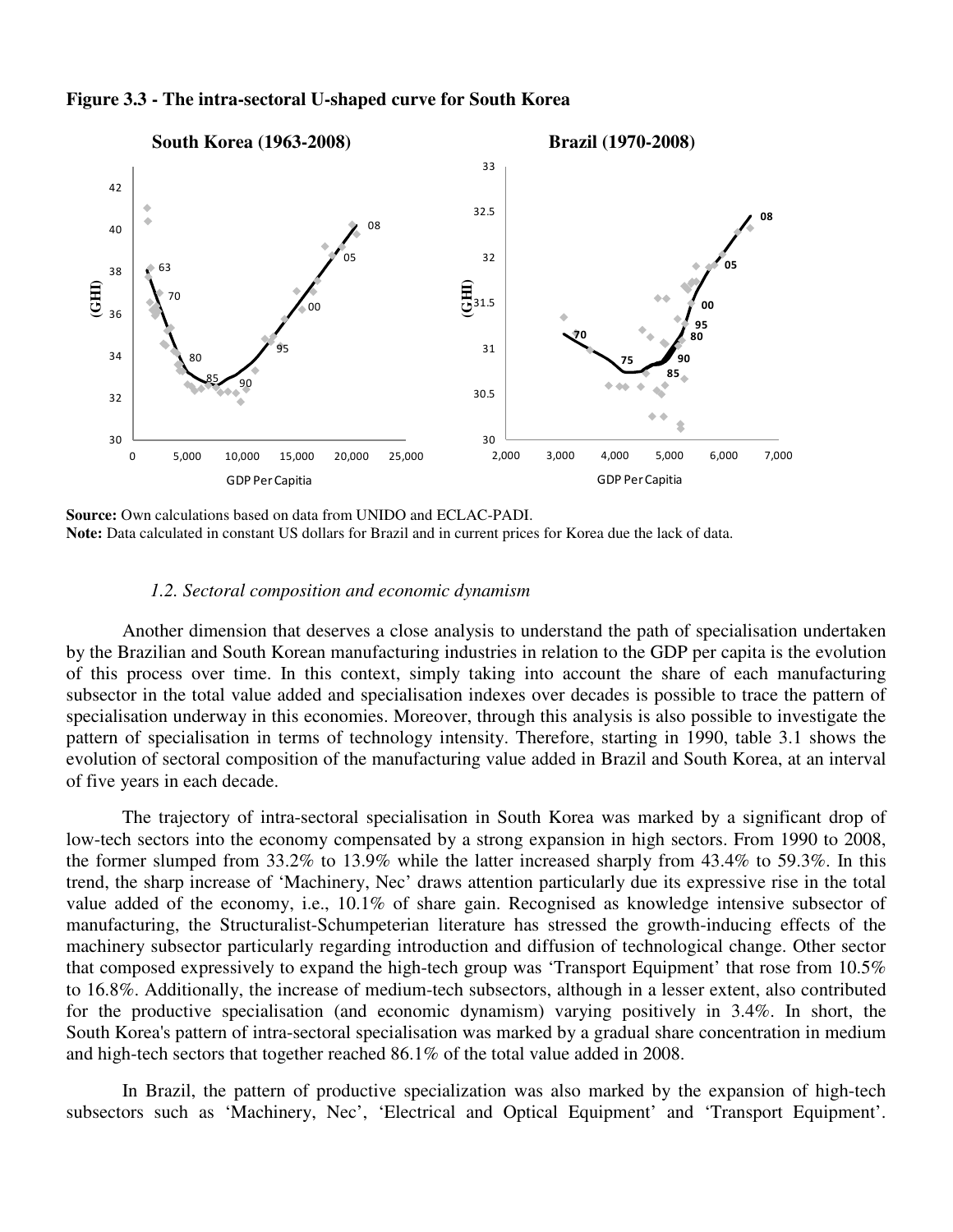However, despite of the substantial increase of 9.6% in this group the pace and proportion of this expansion was clearly lower than in South Korea. Moreover, although the low-tech sector exposed a clear drop of 7.7%, the Brazilian economy remained dependent of less dynamic sectors such as 'Food, Beverages and Tobacco' in which represents 15.1% of the total value added in the economy. Furthermore, the medium-tech group presented a slight descendent trajectory varying from 26.5% in 1990 to 24.7% in 2008. In this group the most expressive loss was in 'Rubber and Plastics' that dropped 2%. In brief, Brazil presents a manufacturing sector more diversified than South Korea but in less dynamic sectors. In a comparative perspective of economic development this dichotomy stimulates differently processes of cumulative causation and, consequently, divergence in countries' growth rates.

|                                             |      |      | <b>South Korea</b> |      |      | <b>Brazil</b> |      |      |      |      |  |  |
|---------------------------------------------|------|------|--------------------|------|------|---------------|------|------|------|------|--|--|
| <b>Subsectors</b>                           | 90   | 95   | 00                 | 05   | 08   | 90            | 95   | 00   | 05   | 08   |  |  |
| Food, Beverages and Tobacco                 | 10.7 | 8.4  | 8.3                | 6.6  | 6.1  | 15.1          | 13.4 | 14.5 | 13.6 | 15.1 |  |  |
| <b>Textiles and Textile Products</b>        | 10.3 | 8.8  | 7.1                | 4.8  | 3.6  | 9.7           | 7.9  | 7.0  | 5.5  | 4.9  |  |  |
| Leather, Leather and Footwear               | 3.6  | 1.4  | 0.9                | 0.5  | 0.4  | 2.3           | 1.4  | 1.0  | 0.8  | 0.7  |  |  |
| Wood and Products of Wood and Cork          | 0.9  | 0.8  | 0.6                | 0.5  | 0.4  | 1.5           | 1.1  | 1.2  | 1.1  | 0.9  |  |  |
| Pulp, Paper, Paper, Printing and Publishing | 4.9  | 4.9  | 4.8                | 4.0  | 2.1  | 6.5           | 7.8  | 7.7  | 7.8  | 7.1  |  |  |
| Coke, Refined Petroleum and Nuclear Fuel    | 3.0  | 3.4  | 2.6                | 3.5  | 4.6  | 6.1           | 7.6  | 8.6  | 7.8  | 6.9  |  |  |
| <b>Chemicals and Chemical Products</b>      | 9.2  | 9.3  | 9.5                | 8.6  | 8.7  | 12.7          | 11.1 | 11.3 | 10.0 | 9.0  |  |  |
| <b>Rubber and Plastics</b>                  | 3.9  | 3.9  | 4.0                | 4.7  | 4.3  | 4.6           | 3.3  | 3.4  | 2.9  | 2.6  |  |  |
| Other Non-Metallic Mineral                  | 5.1  | 4.8  | 3.8                | 3.4  | 3.3  | 2.6           | 2.3  | 2.4  | 2.1  | 2.1  |  |  |
| <b>Basic Metals and Fabricated Metal</b>    | 11.4 | 11.5 | 10.4               | 13.2 | 14.6 | 13.3          | 13.9 | 13.4 | 13.6 | 13.0 |  |  |
| Machinery, Nec                              | 19.7 | 24.8 | 28.2               | 30.2 | 29.8 | 8.1           | 10.4 | 9.8  | 12.0 | 12.8 |  |  |
| <b>Electrical and Optical Equipment</b>     | 4.0  | 4.3  | 4.8                | 4.5  | 4.0  | 8.2           | 10.5 | 10.9 | 11.8 | 11.4 |  |  |
| <b>Transport Equipment</b>                  | 10.5 | 11.3 | 13.1               | 13.8 | 16.8 | 7.1           | 7.8  | 7.6  | 10.0 | 12.4 |  |  |
| Manufacturing, Nec; Recycling               | 2.9  | 2.3  | 1.8                | 1.6  | 1.3  | 2.2           | 1.6  | 1.3  | 1.1  | 0.9  |  |  |
| Total manufacturing                         | 100  | 100  | 100                | 100  | 100  | 100           | 100  | 100  | 100  | 100  |  |  |
| Low-Tech                                    | 33.2 | 26.6 | 23.4               | 18.0 | 13.9 | 37.4          | 33.2 | 32.7 | 30.0 | 29.7 |  |  |
| <b>Medium-Tech</b>                          | 23.4 | 23.7 | 20.9               | 24.9 | 26.8 | 26.5          | 27.0 | 27.7 | 26.2 | 24.7 |  |  |
| <b>High-Tech</b>                            | 43.4 | 49.7 | 55.7               | 57.2 | 59.3 | 36.1          | 39.8 | 39.6 | 43.7 | 45.7 |  |  |
| GHI                                         | 32.3 | 34.8 | 37.1               | 38.8 | 39.8 | 31.0          | 31.3 | 31.5 | 31.9 | 32.3 |  |  |

**Table 3.1 – Sectoral composition of the manufacturing sector (%), 1990-2008** 

**Source:** Own calculations based on data from UNIDO and ECLAC-PADI.

**Note:** Data calculated in constant US dollars for Brazil and in current prices for Korea due the lack of data.

 The inter and intra-sectoral composition of Brazil and South Korea culminated in distinct economic performances. In a comparative perspective it can also be illustrated with the global economy. Thus, figure 3.4 shows the evolution of their shares in both global manufacturing and GDP elucidating the South Korean thriving economic dynamism vis-à-vis the Brazilian poor performance. Therefore, over the decades South Korea exposed a sustained economic growth taking advantage of dynamic economies of scale, increasing returns and spill-over effects that set in motion processes of cumulative causation. From 1950 to 1980, the share of South Korea in global GDP expanded 133.1% and manufacturing rose 210.7% (from 1970 to 1980). Even after the turbulent 1980s and the rise of neoliberal policies in the development world particularly in the 1990s, the economy kept the impetus of growth increasing its share in the global GDP and manufacturing. Brazil by contrast, although with a considerable increase of these variables from 1950 until 1980, collapsed with the outbreak of the debt crisis. During the 1980s, Brazil was trapped in an economic dynamics that sentenced the country to a poor economic performance in subsequent decades. From the 1990s with the advent of neoliberal reforms the economy not only remained stagnated in the evolution of the global GDP share and but also lost a significant share in the global manufacturing.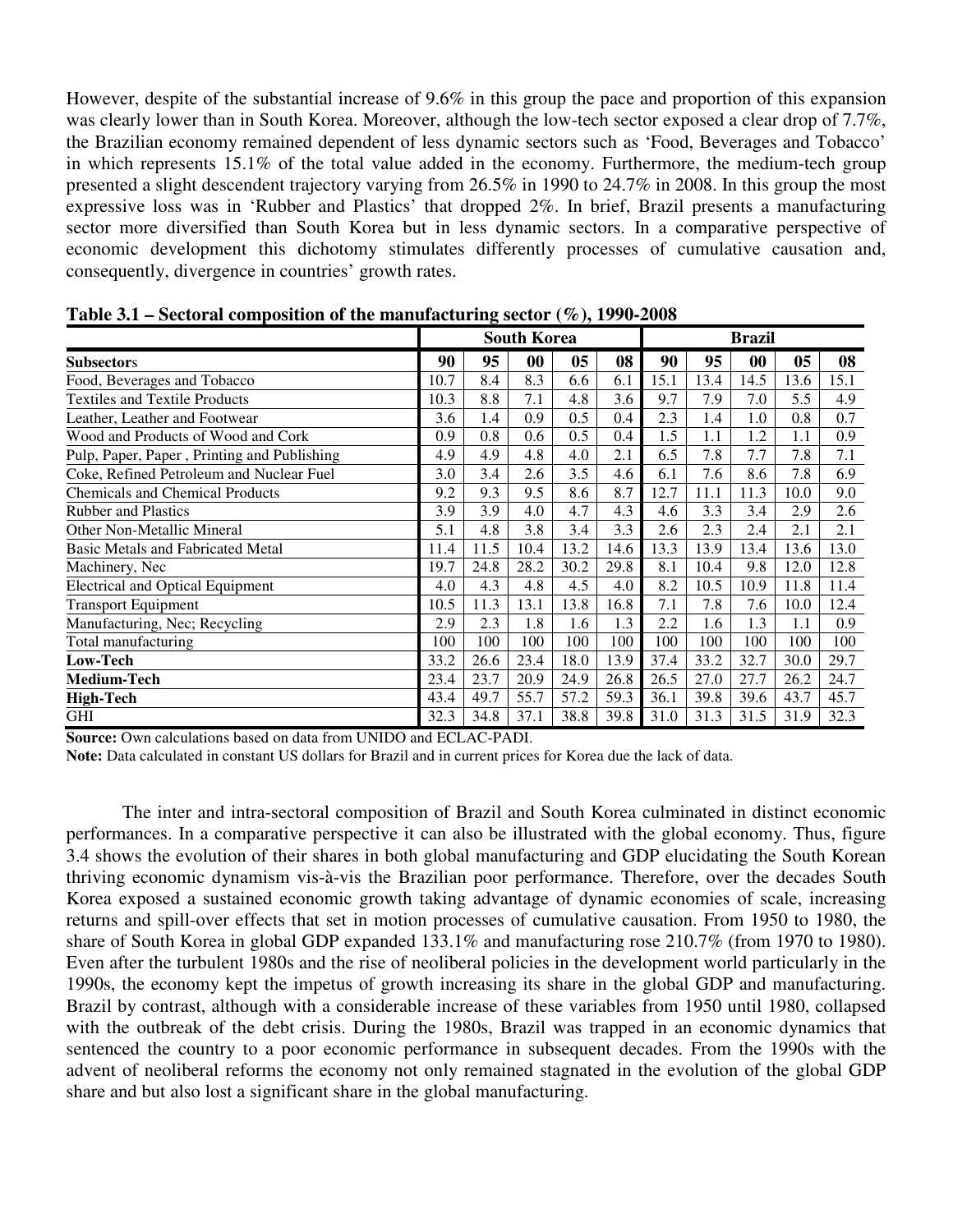

### **Figure 3.4 - Shares in global manufacturing and GDP**

#### **Share in Global GDP** Share in Global Manufacturing

**Source:** Elaborated by the author, using data from The Groningen Growth and Development Centre and UNCTAD. **Note:** Sectoral shares calculated at constant 2005 national prices.

### **2. The structural decomposition analysis**

 Seeking to understand the results found in the previous section, this section tries to find factors that led the path of structural change observed in Brazil and South Korea in light of liberalising policies implemented in these economies during the second half of 1990s. Therefore, based on the pioneer analysis developed by Leontief (1936 and 1941), the theoretical approach is based on the input-output method. Over the years this methodology has been widely used in structural analyses to study effects of distinct economic policies over the structure of production. Thus, from an analytical input-output framework, the so-called structural decomposition analysis (SDA) inspired by Chenery (1960), Chenery *et al.* (1962), Chenery & Syrquin (1980) and Chenery *et al.* (1986), has been applied for many countries in vast range of contexts and periods to identify and quantify factors that contribute to a given change in the sectoral structure. This method is usually adopted to investigate distinct factors, i.e. demand, trade and technological change, which contributed to a certain change in the industrial structure.

 Differently to the framework of neoclassical models, which consider economic growth as a process limited by the supply side, the SDA is a method of growth account by the demand side. Furthermore, it takes account inter-relationships between various sectors (and subsectors) of the economy, rather than sectoral trends in isolation from one another. Using this methodology, it is possible to empirically investigate the economic role of a productive sector without restricting the analysis to its "direct effects" on the economy regarding generating production, employment, value-added products, tax revenue, and exports. With this method, it is possible to also investigate the "indirect effects", i.e., the effects that a sector can exert on other sectors through channels established by input/output transactions between different economic sectors.

 Over the years the SDA methodology was improved as analytical tool and different methods were developed. In this sense, Feldman et al. (1987), Skolka (1989), Rose & Casler (1996) and Dietzenbacher &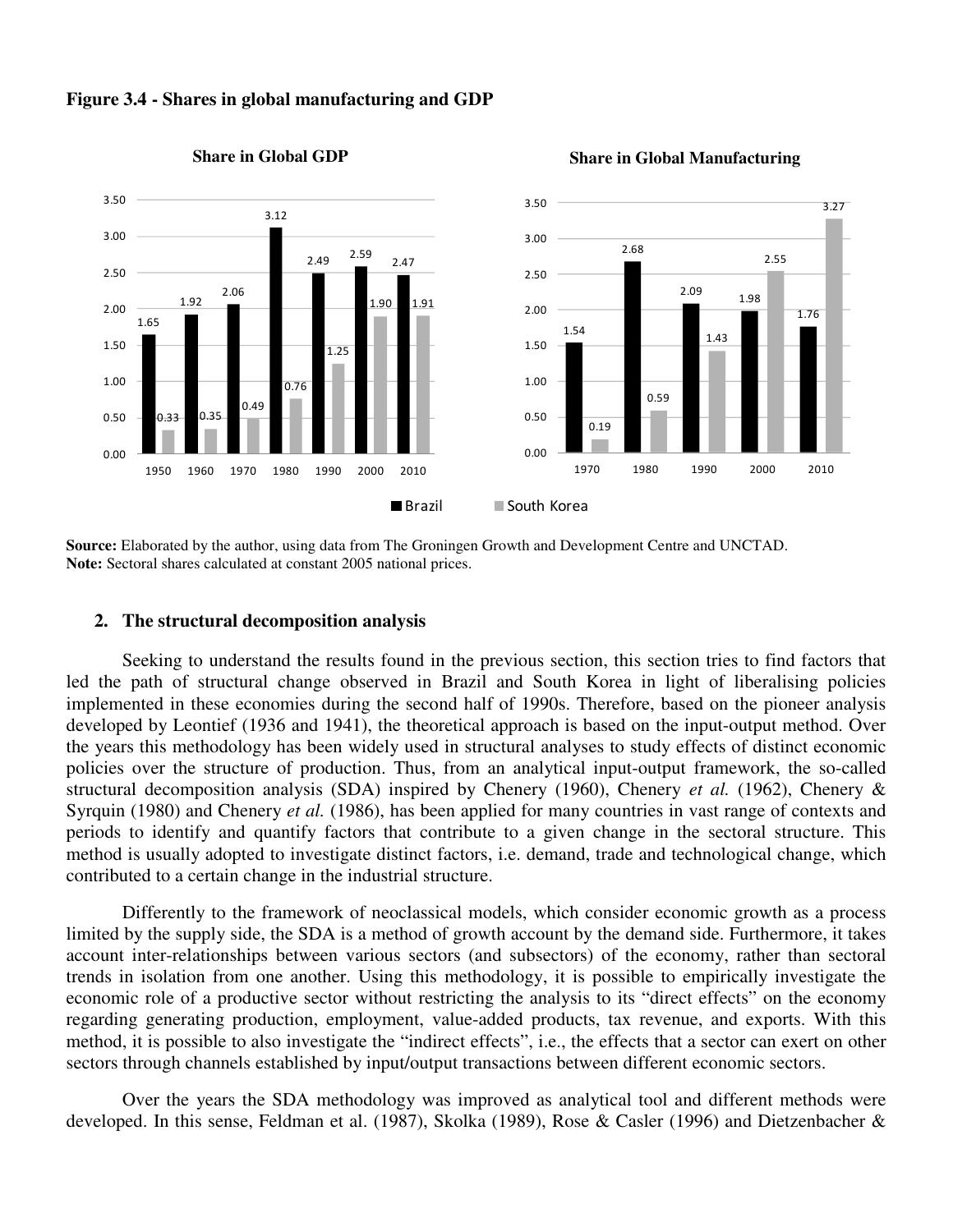Los (1998) were particularly relevant. Contemporaneously, many studies analysed the economic structure though this line of methods. Kupfer el al. (2003) decomposed the output and employment variation of the Brazilian economy between 1990 and 2001. Tregenna (2012) applied this method to South Africa from 2000 to 2007. And Zakariah & Ahmad (1999) used the factor decomposition approach to Malaysia from 1978 to 1987. However, none employed the SDA methodology in a comparative perspective between Brazil and South Korea through a common database. Therefore, the data available at the World Input-Output Database (WIOD) were used to analyse the output decomposition between two periods: 1995-2003 and 2003-2008. These breakdowns were applied more due data availability than to distinct economic policies. In addition, input-output tables were estimated in constant prices using the database available in both current and previous years' prices. Therefore, analogously to Chenery, Robinson and Syrquin (1986) this paper decomposed output growth  $(\Delta X)$  in manufacturing into the following four components<sup>5</sup>:

- Domestic demand  $(\Delta D)$ : Refers to the direct and indirect effect of variations in the domestic final demand throughout the economy on the sector (or subsector) output. Domestic demand includes household consumption expenditure, government consumption expenditure and gross capital formation.
- Export  $(\Delta E)$ : Indicates the direct and indirect variation of exports on each sectoral (or subsector) output. It is important to note that this component is affected by intersectoral relationships. In other words, it is affected not only by exports of the sector under analysis, but also by exports of other sectors with which this sector is linked.
- Import substitution  $(\Delta M)$ : Refers to the direct and indirect variation of sectoral output associated to the substitution of imports (intermediates and final goods) for by domestic production. Analogously to export expansion, this component is affected by intersectoral relationships and consequently reflects not only import substitution in a specific sector, but also import substitution in other sectors with which a sector is linked.
- Technological change  $(\Delta T)$ : Indicates the variation on sector (or subsector) output associated with changes in the production processes which affect the economy coefficients (input-output coefficients). Thus, this component is obtained through changes in the table of technical coefficients, which shows the flow of intermediate inputs (domestically and imported) into the production of all goods and services of the economy.

 Tables 3.2 and 3.3 show the results for both countries from 1995 to 2003 and 2003 to 2008. For each sector (or subsector) the contributions of the four components (domestic demand, export, import substitution and technological change) to economic growth are presented. Inter and intra-sectoral results are presented to provide subsidies to understand the process of specialisation in Brazil and South Korea. In order to maintain a robust intra-sectoral analysis, results of the SDA were presented as close as possible to the aggregation of the last section. Thus, manufacturing was aggregated in 15 subsectors. Additionally, manufacturing was divided by technology intensity (low, medium and high tech) according to UNIDO classification.

## **3. Interpreting results in light of distinct economic policies**

 During the 1990s Brazil and Korea faced distinct economics polices. In Brazil, after a turbulent and critical passage through the 1980s marked by economic stagnation and high inflationary rates, the Real Plan (*Plano Real*) was adopted in 1994 aiming to stabilise the economy. The economic policy of the period was essentially based on liberalising reforms that south through high interest rates, currency overvaluation and wage squeeze stabilise the economy. Measures such as trade liberalisation (reduction of tariff and non-tariff barriers), privatisation of state-owned enterprises and capital account openness culminated in a disastrous

 $\overline{\phantom{a}}$ 

 $5$  Technical details about methodology are summarised in Appendix 3.1.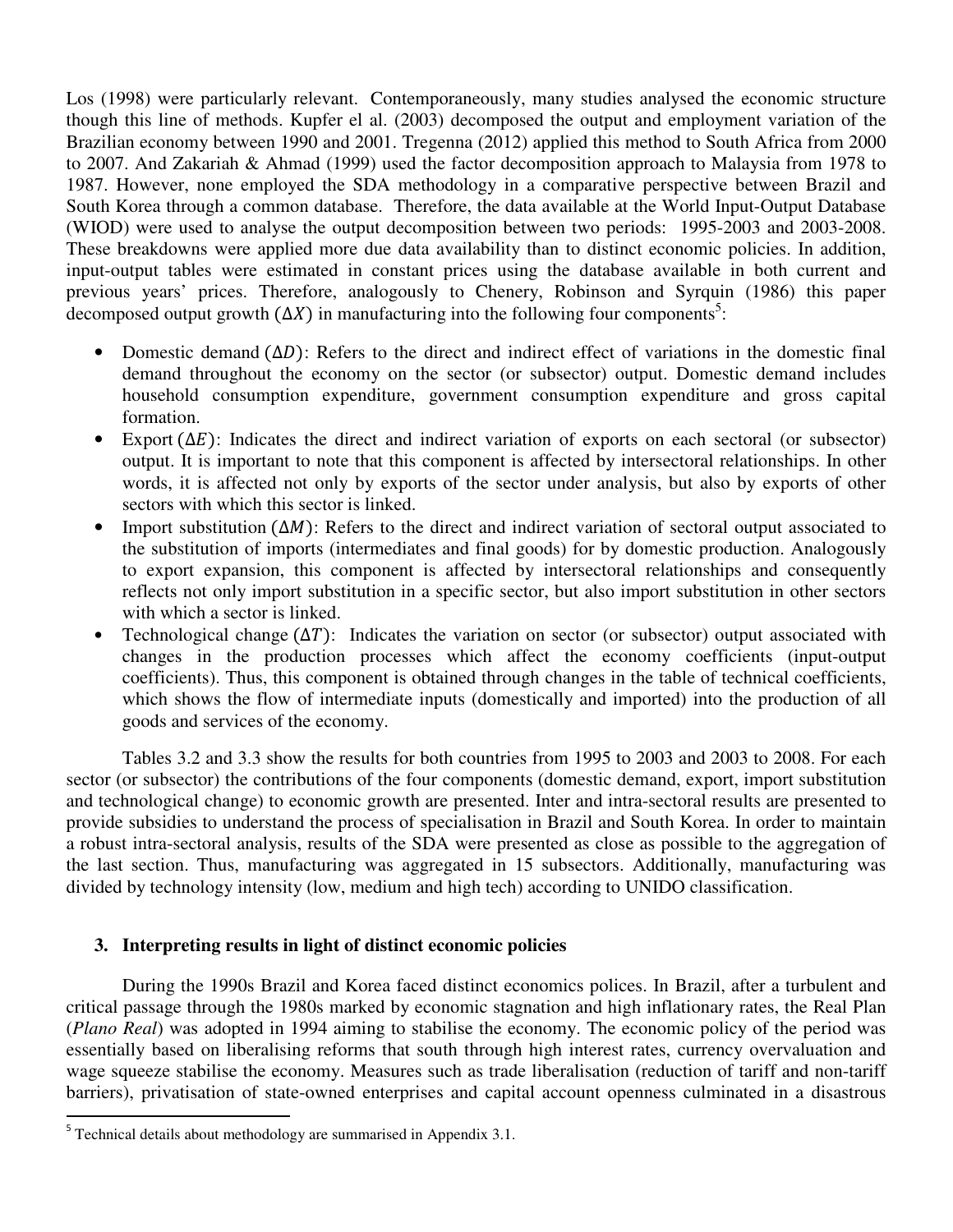economic environment for the national industry. Moreover, from 1998 to 2003 the Brazilian economy experienced a period of balance-of-payment crisis and currency depreciation that associated to a restrictive macroeconomic policy based on the inflation target regime undermined any attempt of significant recovery in the manufacturing sector.

 Therefore, as showed in Table 3.2, from 1995 to 2003 manufacturing output increased only 9.1% and exports pushed only 15.9% of this component. Additionally, it is important to note that during this period all components of the Brazilian manufacturing sector registered negative variations. In an intra-sectoral perspective results of the structural decomposition analysis revels that many manufacturing subsectors affected were those inserted in the medium and high-tech group. Remarkable examples are the subsectors of 'rubber and plastics', 'non-metallic mineral' as well as 'electrical and optical equipment'. By contrast the primary sector output based on the Brazilian comparative advantage grew 43.0% mostly driven by exports that represented 26.0% of this expansion. Furthermore, during this period services output expanded 18.0% probably as a result of the privatisation process of the decade particularly in subsectors of infrastructure such as energy and telecommunications.

 In a distinct economic dynamism South Korea did not embarked in the same type of 'fundamentalist' economic reforms. As a matter of fact, although financial and trade liberalisation marked South Korea during the 1990s, it was much more pragmatic in order to continue and strength the existing ambitious strategy of industrialisation. Over de decades the South Korean history of economic development has been marked the special properties of manufacturing as a key sector to economic growth. Therefore economic reforms were implemented as pragmatic mechanism to help lift specific pressing economic and financial constraints in order to expand the manufacturing sector. Even during de Asian crisis in 1997, despite of the re-articulation between State and private sector, the whole of the State was central to keep the industrial dynamism. To overcome the crisis there was a reorganization of the corporate structure with processes of mergers and acquisitions gaining momentum. Additionally, the South Korean State remained active either through longterm programmes for the development of high-tech sectors, either ensuring important long-term funding sources through public banks.

 Therefore, in an inter-sectoral and intra-sectoral perspective Table 3.2 highlights the dichotomy between Brazil and South Korea. From 1995 to 2003 manufacturing production in South Korea increased 58.3% wherein 50.7% was explained by exports. Moreover the booming expansion of medium/high-tech industries composed one of the main sources of economic dynamism. During the 1980s and 1990s, the South Korean government engendered a massive effort to constitute a solid strategy based in technology development enhancing the industrial structure toward dynamic manufacturing industries. For example, the output in 'chemicals and chemical products', 'rubber and plastics', 'basic metals and fabricated metal', 'machinery, nec', 'electrical and optical equipment', and 'transport equipment' expanded significantly mainly pulled by exports. In numbers, electrical and optical equipment, and transport equipment increased the output production in 317.2% and 86.4% respectively where exports corresponded to 222.1% and 69.7%. Not by coincidence, the South Korean economic growth has been higher and much more sustainable when compared to the Brazilian economy.

|                                      |            |            | Korea  |            | <b>Brazil</b> |            |        |         |              |              |
|--------------------------------------|------------|------------|--------|------------|---------------|------------|--------|---------|--------------|--------------|
| <b>Sectors</b>                       | $\Delta T$ | $\Delta M$ | 'ΔD    | $\Delta E$ | $\Delta X$    | $\Delta T$ | ΆΜ     | 'ΔD`    | $(\Delta E)$ | $(\Delta X)$ |
| <b>Primary Sector</b>                | 21.0       | $-16.8$    | $-8.7$ | 4.5        | 0.0           | 9.6        | 1.0    | 6.3     | 26.0         | 43.0         |
| <b>Manufacturing</b>                 | $-9.7$     | 6.3        | 11.0   | 50.7       | 58.3          | $-2.7$     | $-0.8$ | $-3.3$  | 15.9         | 9.1          |
| Food, Beverages and Tobacco          | 14.7       | 3.7        | $-4.9$ | 4.8        | 18.3          | $-3.3$     | 1.0    | 5.4     | 16.3         | 19.3         |
| <b>Textiles and Textile Products</b> | $-2.1$     | 9.2        | 5.6    | 8.1        | 20.8          | $-4.5$     | 1.9    | $-17.9$ | 6.3          | $-14.1$      |
| Leather. Leather and Footwear        | $-14.3$    | 2.4        | $-1.4$ | $-15.7$    | $-29.0$       | -5.4       | 0.6    | $-19.1$ | 17.2         | $-6.7$       |

**Table 3.2 - Inter and Intra-sectoral decomposition of output growth (%), 1995-2003**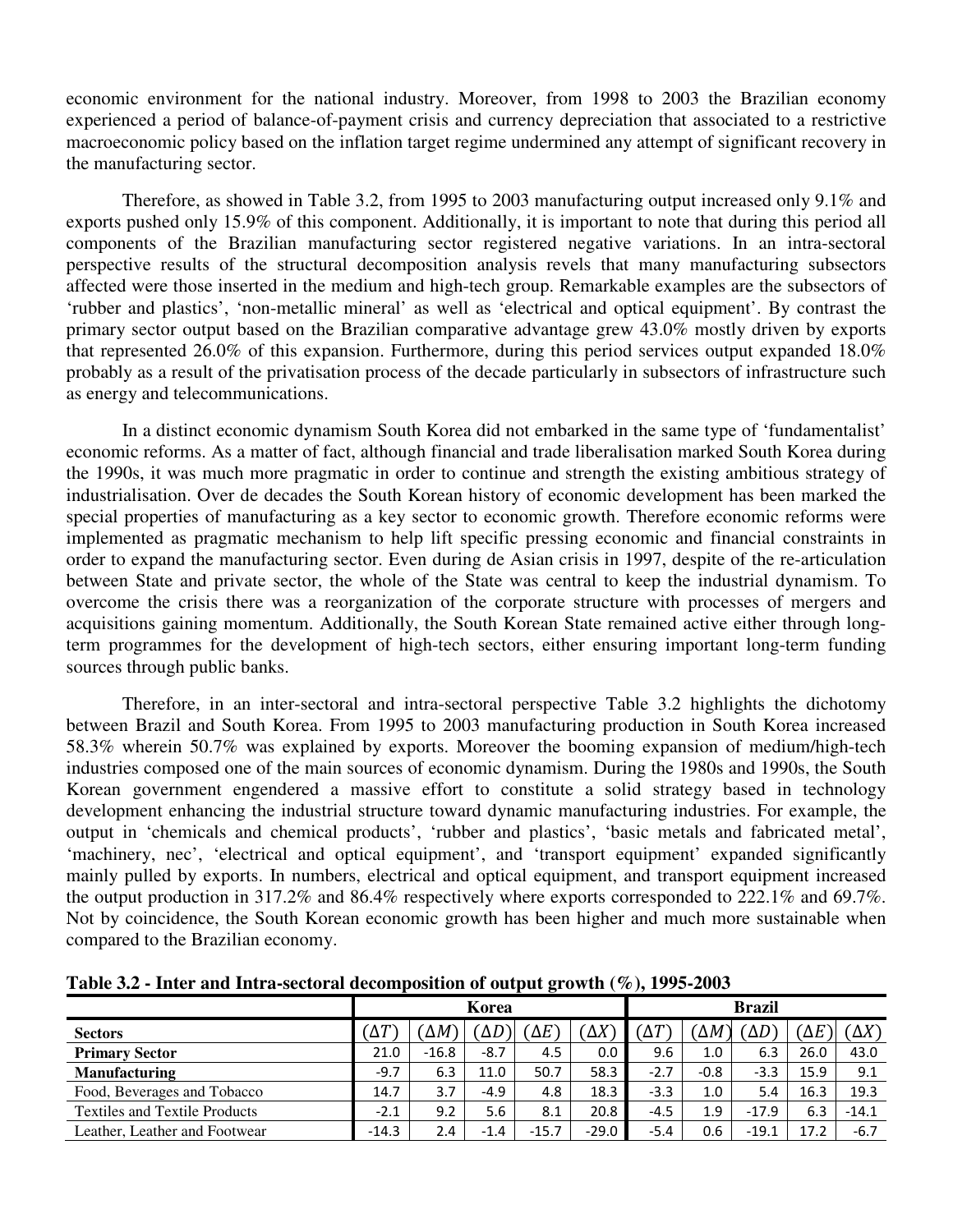| Wood and Products of Wood and Cork       | $-28.6$ | 18.7   | 11.3   | 12.4  | 13.8  | $-27.4$ | $-0.1$ | $-2.2$  | 32.7 | 3.0     |
|------------------------------------------|---------|--------|--------|-------|-------|---------|--------|---------|------|---------|
| Pulp, Paper, Paper, Printing and         |         |        |        |       |       |         |        |         |      |         |
| Publishing                               | $-14.6$ | 11.9   | 21.9   | 30.3  | 49.5  | $-1.9$  | 3.3    | 6.7     | 12.5 | 20.6    |
| Coke, Refined Petroleum and Nuclear Fuel | $-38.6$ | 4.9    | 13.9   | 47.8  | 28.1  | 7.2     | $-0.5$ | $-2.9$  | 13.7 | 17.5    |
| <b>Chemicals and Chemical Products</b>   | $-2.9$  | 14.0   | 6.3    | 57.8  | 75.1  | 7.9     | $-2.5$ | $-1.8$  | 11.1 | 14.7    |
| <b>Rubber and Plastics</b>               | $-10.9$ | 1.5    | 10.4   | 50.7  | 51.7  | $-8.5$  | $-0.6$ | $-4.8$  | 14.8 | 0.9     |
| <b>Other Non-Metallic Mineral</b>        | $-23.5$ | $-1.8$ | 18.5   | 29.3  | 22.7  | $-1.3$  | 0.0    | -4.6    | 10.0 | 4.0     |
| <b>Basic Metals and Fabricated Metal</b> | $-22.2$ | 5.2    | 9.2    | 45.7  | 37.9  | $-8.7$  | $-1.4$ | $-1.4$  | 19.4 | 7.9     |
| Machinery, Nec                           | $-9.3$  | 8.3    | 18.0   | 50.6  | 67.7  | $-4.1$  | $-1.6$ | 3.7     | 16.6 | 14.5    |
| <b>Electrical and Optical Equipment</b>  | 24.5    | 7.5    | 63.1   | 222.1 | 317.2 | $-1.2$  | $-5.7$ | $-21.0$ | 14.6 | $-13.4$ |
| <b>Transport Equipment</b>               | 8.9     | 4.2    | 3.5    | 69.7  | 86.4  | $-8.7$  | $-2.4$ | $-6.8$  | 28.7 | 10.7    |
| Manufacturing, Nec; Recycling            | $-4.0$  | 3.2    | $-1.2$ | 16.6  | 14.6  | $-5.0$  | $-0.1$ | -4.0    | 7.9  | $-1.2$  |
| <b>Services</b>                          | $-4.0$  | 0.4    | 36.8   | 11.7  | 44.9  | 3.3     | 0.0    | 10.5    | 4.2  | 18.0    |

**Source:** Own calculations based on data from WIOD.

**Note:** Data calculated in 2008 US constant dollars.

 From 2003 until the outbreak of the global financial crisis in 2008, the pattern of economic development for these two economies exposed interesting movements. According to Table 3.3, in South Korea exports of the manufacturing sector was maintained as engine of economic growth. However, the 'flying geese' movement of regional productive fragmentation associated to the economic policy based on paradigm of global value chains affected negatively the component of import substitution. Although the country presented a higher output expansion when compared to the Brazilian economy, the productive reallocation of components and labour-intensive assembly-end part to other countries of the Asian block such as the 'third-tier' NICs (particularly China) slowed the pace of output growth during the period. As showed by Table 3.3, although the output growth rose 39.1% mainly pushed by exports, the component of import substitution affected negatively the manufacturing sector in 8.6%. In an intra-sectoral view, despite the consolidation of medium/high tech manufacturing subsectors as engine of economic dynamism, the same industries were badly affected with a negative variation of import substitution. In this aspect, notable examples were 'Coke, Refined Petroleum and Nuclear Fuel', 'Chemicals and Chemical Products', 'Rubber and Plastics', 'Other Non-Metallic Mineral', 'Basic Metals and Fabricated Metal', 'Machinery, Nec', and 'Transport Equipment'. In short, the economic dynamism of the South Korean economy was not higher because of deleterious effects of imports in the domestic production.

 In Brazil, inter and intra-sectoral results indicates a different pattern of economic growth but also some common trends. While South Korea the pattern of economic development was in both periods (before and after 2003) driven by exports of manufacturing products, in Brazil the domestic demand from 2003 to 2008 composed the key variable of economic growth. In this period, the so-called commodity prices boom and the credit-led consumption-boom boosted the economy. The former affected the economy promoting the exports of primary products while the latter pushed the domestic demand as a whole. However, even in this context once again manufacturing performed worse when compared to services that exposed the most dynamic output growth. Not even the Brazilian National Development Bank (BNDES) providing many benefits for national producers, such as funding with very low interest rates and certain benefits to stimulate exports (especially for producers that use domestic inputs) was capable to reverse this trend. In an extreme adverse macroeconomic policy marked by high and volatile interest and exchange rates the industrial policy became innocuous.

 Moreover, a comparative intra-sectoral analysis between Brazil and South Korea revels that low-tech manufacturing subsectors such as 'leather, leather and footwear' and 'wood and products of wood and cork' (in the case of Brazil) exposed a negative output variation while 'machinery, mec', 'electrical and optical equipment' and 'transport equipment' expanded significantly in both economies. Finally another common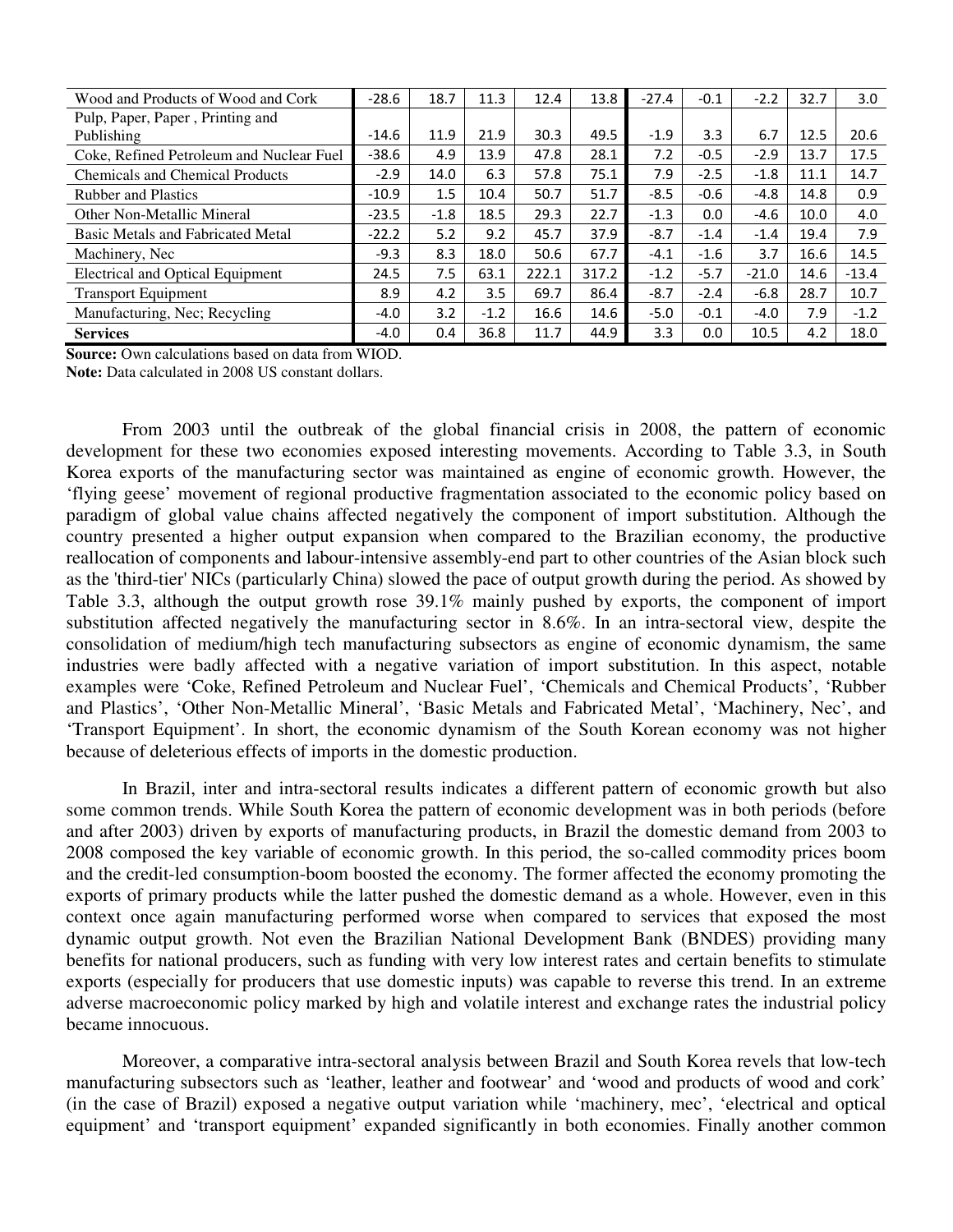trend between Brazil and South Korea was the clear negative variation of import substitution in the total output. In both economies the demand has been attended by imports either means of production either inputs. Therefore seeking to evaluate this common trend in detail next the section turns to this issue.

|                                          |             |              | Korea        |              |              |              |              | <b>Brazil</b> |              |              |
|------------------------------------------|-------------|--------------|--------------|--------------|--------------|--------------|--------------|---------------|--------------|--------------|
| <b>Sectors</b>                           | $\Delta T)$ | $(\Delta M)$ | $(\Delta D)$ | $(\Delta E)$ | $(\Delta X)$ | $(\Delta T)$ | $\Delta M$ ) | $\Delta D$    | $(\Delta E)$ | $(\Delta X)$ |
| <b>Primary Sector</b>                    | 117.5       | $-118.5$     | 11.7         | 4.3          | 15.0         | 9.2          | $-11.8$      | 13.7          | 10.2         | 21.3         |
| <b>Manufacturing</b>                     | 4.8         | $-8.6$       | 3.9          | 39.0         | 39.1         | 3.1          | $-8.2$       | 26.8          | 0.5          | 22.2         |
| Food, Beverages and Tobacco              | 3.9         | $-3.3$       | 3.0          | 3.9          | 7.4          | 1.6          | $-1.6$       | 13.7          | 1.2          | 14.9         |
| <b>Textiles and Textile Products</b>     | 2.7         | 0.9          | 13.5         | $-13.8$      | 3.3          | $-6.9$       | $-5.0$       | 29.5          | $-3.3$       | 14.3         |
| Leather, Leather and Footwear            | $-1.3$      | 0.7          | $-19.0$      | $-10.3$      | $-29.9$      | $-1.3$       | $-0.5$       | 14.3          | $-18.0$      | $-5.6$       |
| Wood and Products of Wood and Cork       | 2.3         | $-1.9$       | 8.1          | 9.3          | 17.7         | $-2.8$       | $-2.1$       | 16.1          | $-24.1$      | $-12.9$      |
| Pulp, Paper, Paper, Printing and         |             |              |              |              |              |              |              |               |              |              |
| Publishing                               | $-9.8$      | $-4.0$       | 3.9          | 15.2         | 5.4          | $-1.0$       | $-5.1$       | 25.4          | 0.4          | 19.7         |
| Coke, Refined Petroleum and Nuclear      |             |              |              |              |              |              |              |               |              |              |
| Fuel                                     | 27.3        | $-20.8$      | 1.3          | 28.1         | 35.9         | 2.9          | $-11.6$      | 15.4          | 6.6          | 13.4         |
| <b>Chemicals and Chemical Products</b>   | $-11.2$     | $-9.6$       | 4.9          | 32.8         | 16.9         | 6.0          | $-16.6$      | 21.5          | $-0.4$       | 10.5         |
| <b>Rubber and Plastics</b>               | 3.7         | $-6.6$       | 5.0          | 37.2         | 39.4         | $-0.6$       | $-9.8$       | 27.4          | 2.4          | 19.5         |
| Other Non-Metallic Mineral               | 5.7         | $-7.2$       | 6.5          | 19.4         | 24.4         | 3.4          | $-4.9$       | 30.1          | $-0.8$       | 27.8         |
| <b>Basic Metals and Fabricated Metal</b> | 8.1         | $-18.3$      | 4.7          | 33.5         | 28.1         | 0.5          | $-11.3$      | 26.8          | $-1.3$       | 14.6         |
| Machinery, Nec                           | 17.5        | $-7.7$       | 5.6          | 49.2         | 64.5         | 3.4          | $-6.6$       | 49.6          | 3.2          | 49.5         |
| <b>Electrical and Optical Equipment</b>  | $-0.6$      | 3.9          | 5.5          | 88.3         | 97.1         | 13.2         | $-16.5$      | 44.4          | $-0.3$       | 40.8         |
| <b>Transport Equipment</b>               | 0.2         | -4.9         | $-2.1$       | 59.3         | 52.4         | 11.4         | $-6.9$       | 56.5          | 6.0          | 67.0         |
| Manufacturing, Nec; Recycling            | 19.6        | $-2.3$       | 14.8         | 2.4          | 34.4         | $-1.9$       | $-1.8$       | 27.2          | $-3.4$       | 20.1         |
| <b>Services</b>                          | 4.8         | $-5.2$       | 12.4         | 8.3          | 20.2         | 4.8          | $-2.8$       | 24.1          | 1.0          | 27.1         |

**Table 3.3 - Inter and Intra-sectoral decomposition of output growth (%), 2003-2008** 

**Source:** Own calculations based on data from WIOD.

**Note:** Data calculated in 2008 US constant dollars.

## **4. The density of industrial chains**

l

 Data regarding import input coefficients for Brazil and South constitutes an important indicator to analyse the density of domestic industrial chains. Thus, through data available at the World Input-Output Database (WIOD) and some input-output techniques is possible to measure the evolution of such confidents over time. In this way, tables 3.4 and 3.5 elucidate that in each economy this coefficients followed a distinct trend marked by contrasting economic policies and strategies of development<sup>6</sup>. In South Korea, over the years the process of industrialisation was characterised by a constant expansion of manufacturing and gradual density increase of the domestic industrial chains. However, as showed by table 3.4, from 1995 to 2002 this process sketched movements related to an increasing share of imported inputs in the domestic manufacturing sector that were consolidated in the subsequent period. As a matter of fact, from 2003 to 2008 the South Korean economy significantly increased the share of imported inputs not only in the manufacturing sector but also in the economy as a whole. The reasons for that are twofold. The first relates to the new productive environment marked by the global value chains (GVC) where the productive structure has been gradually fragmented over the years. In this view productive fragmentation is seen as an important source of firm efficiency through improvements in competitiveness both in domestic and international markets and by cost

 $6$  Rocha (2011) analysed the participation of imported input coefficients only in the Brazilian industrial chains. Additionally, in this study the analysis adopted the IBGE database.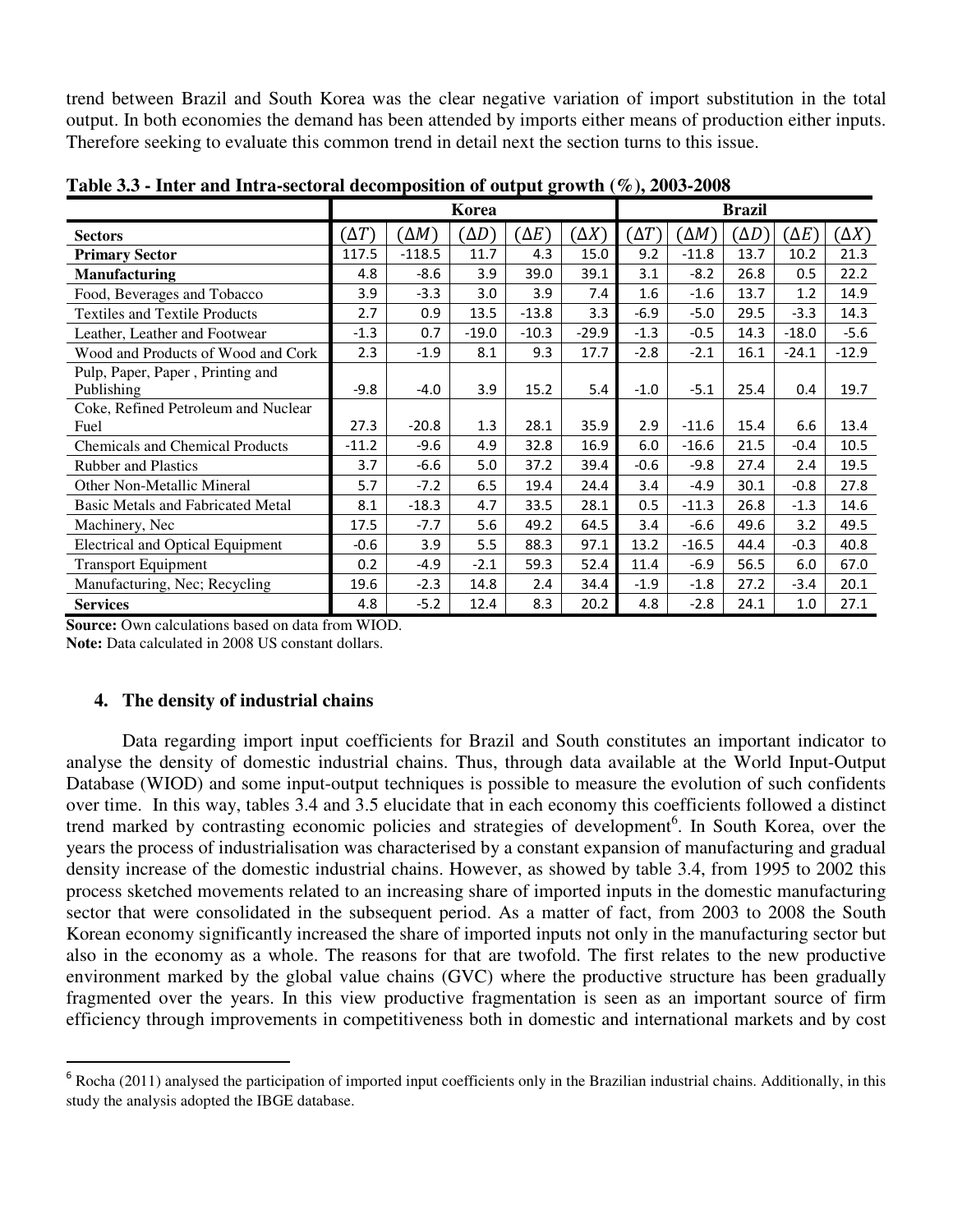savings. The second reason relates to the 'flying geese' process of industrialisation, where the productivity capacity at a certain stage of the economic development is transferred to the less developed country (particularly Nics-2 and China) in a process of regional fragmentation of the productive chain. Although both reasons are associated to the concept of productive fragmentation they might be seen as different sides of the same coin. It is because the fist reason is related to cost savings *per se* and a premature process of deindustrialisation, while the second one relates to a regional strategy of development and expansion of manufacturing in the economy. Since South Korea expanded not only the presence of imported inputs in its productive structure but also the share of manufacturing, the second reason becomes more likely.

|                                         | Korea |      |      |      |      |      |      |      |      |      |      |      |      |      |
|-----------------------------------------|-------|------|------|------|------|------|------|------|------|------|------|------|------|------|
| <b>Sectors</b>                          | 95    | 96   | 97   | 98   | 99   | 00   | 01   | 02   | 03   | 04   | 05   | 06   | 07   | 08   |
| <b>Primary Sector</b>                   | 14.6  | 14.4 | 13.6 | 11.5 | 11.8 | 13.1 | 12.0 | 11.5 | 12.0 | 12.9 | 14.7 | 16.1 | 16.7 | 19.5 |
| <b>Manufacturing</b>                    | 31.2  | 32.5 | 31.8 | 27.0 | 27.9 | 30.9 | 27.8 | 26.9 | 29.1 | 32.7 | 35.7 | 38.5 | 39.4 | 44.2 |
| Food, Beverages and Tobacco             | 25.4  | 25.7 | 23.2 | 19.2 | 19.8 | 20.3 | 18.8 | 18.3 | 19.0 | 20.6 | 22.3 | 23.5 | 24.6 | 29.1 |
| <b>Textiles and Textile Products</b>    | 40.2  | 39.7 | 38.4 | 35.2 | 33.8 | 35.0 | 31.6 | 28.3 | 29.3 | 30.2 | 31.2 | 31.4 | 31.0 | 30.4 |
| Leather, Leather and Footwear           | 30.3  | 28.7 | 29.4 | 24.9 | 23.8 | 26.7 | 27.2 | 24.9 | 23.9 | 25.9 | 26.9 | 28.3 | 29.2 | 29.0 |
| Wood and Products of Wood and           |       |      |      |      |      |      |      |      |      |      |      |      |      |      |
| Cork                                    | 45.9  | 44.8 | 43.1 | 30.4 | 33.2 | 34.3 | 31.1 | 32.0 | 31.2 | 33.6 | 34.9 | 36.3 | 38.4 | 39.2 |
| Pulp, Paper, Paper, Printing and        |       |      |      |      |      |      |      |      |      |      |      |      |      |      |
| Publishing                              | 22.7  | 22.6 | 21.7 | 20.9 | 19.8 | 23.5 | 19.7 | 18.3 | 19.1 | 21.4 | 22.8 | 23.5 | 24.5 | 28.0 |
| Coke, Refined Petroleum and             |       |      |      |      |      |      |      |      |      |      |      |      |      |      |
| Nuclear Fuel                            | 28.1  | 31.9 | 31.0 | 22.9 | 25.7 | 37.6 | 32.9 | 30.8 | 36.3 | 40.7 | 51.0 | 61.2 | 63.8 | 82.0 |
| <b>Chemicals and Chemical Products</b>  | 29.7  | 28.8 | 27.7 | 23.3 | 23.5 | 28.0 | 25.4 | 23.1 | 26.3 | 31.8 | 35.8 | 39.5 | 41.4 | 48.1 |
| <b>Rubber and Plastics</b>              | 28.7  | 29.3 | 28.0 | 22.9 | 23.7 | 25.5 | 23.7 | 23.4 | 25.3 | 28.5 | 32.3 | 34.3 | 34.9 | 37.4 |
| Other Non-Metallic Mineral              | 31.0  | 31.5 | 29.9 | 25.0 | 24.7 | 25.4 | 24.1 | 24.2 | 25.5 | 26.7 | 29.3 | 30.7 | 29.8 | 32.5 |
| <b>Basic Metals and Fabricated</b>      |       |      |      |      |      |      |      |      |      |      |      |      |      |      |
| Metal                                   | 26.4  | 27.9 | 27.8 | 24.4 | 23.8 | 23.9 | 21.7 | 22.0 | 25.0 | 31.5 | 33.5 | 38.0 | 40.8 | 48.8 |
| Machinery, Nec                          | 34.4  | 36.3 | 35.5 | 29.7 | 30.9 | 29.5 | 27.5 | 27.8 | 29.5 | 32.1 | 35.1 | 36.8 | 37.2 | 36.8 |
| <b>Electrical and Optical Equipment</b> | 83.2  | 87.4 | 86.7 | 67.7 | 62.1 | 60.6 | 52.7 | 48.1 | 47.0 | 46.3 | 46.5 | 43.8 | 41.7 | 41.1 |
| <b>Transport Equipment</b>              | 25.3  | 26.4 | 27.3 | 24.4 | 25.3 | 25.6 | 23.9 | 24.5 | 25.0 | 27.0 | 29.2 | 31.3 | 32.6 | 34.4 |
| Manufacturing, Nec; Recycling           | 31.7  | 32.6 | 30.4 | 24.9 | 26.6 | 28.3 | 26.0 | 26.2 | 26.9 | 29.8 | 32.0 | 34.2 | 34.5 | 32.2 |
| <b>Services</b>                         | 11.5  | 12.1 | 12.2 | 9.6  | 10.2 | 12.6 | 11.3 | 10.8 | 11.8 | 13.4 | 15.3 | 16.8 | 17.5 | 19.2 |

**Table 3.4 - Import input coefficients for Korea, 1995-2008** 

**Source:** Own calculations based on data from WIOD.

**Note:** Data calculated in 2008 US constant dollars.

 In the Brazilian economy, unlike South Korea, the manufacturing sector fell apart during the so-called lost decade in the 1980s. Moreover, the restrictive neoliberal economic policy grounded in market friendly mechanisms led to a process of premature de-industrialisation without an end in sight. In this dynamic, industrial restructuring involved mainly defensive adjustments in a context where investments were kept to a minimum level. Thus, the productive fragmentation seeking cost savings was widely adopted without any long-term economic planning. Additionally, under a high and volatile interest and exchange rates, in periods of demand expansion (as during the 2000s) substitution of national inputs for imported ones constituted the easiest way to attend the demand. Analysing the import input coefficients is possible to realise the dependence of the Brazilian domestic industry in relation to the international supply and the progressive loss of density in its industrial chains. It associated to a gradual shift to free market policies intensified the presence of imported inputs the domestic industry.

 From 1995 to 1999 the ascendant trend of import input coefficients appeared blurred. However from this period onwards these coefficients raised almost constantly. Furthermore, particularly after 2002 this process gained speed essentially due the economic recovery (pushed by the commodity boom) and the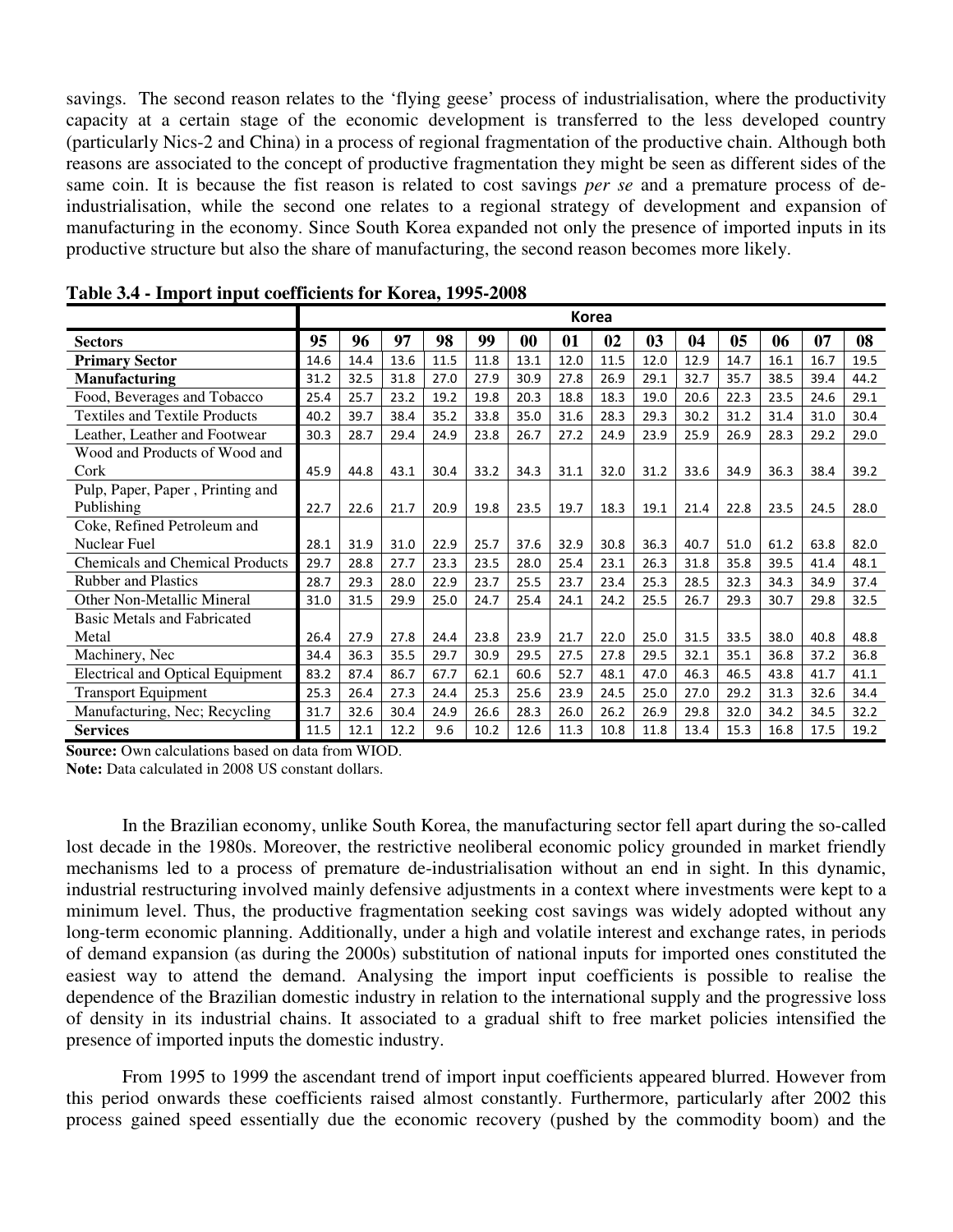structural mismatch between the structures of supply and demand. The most representative examples of subsectors that exposed a substantial ascendant trajectory of imported inputs were 'coke, refined petroleum and nuclear fuel', 'chemicals and chemical products', 'rubber and plastics', 'electrical and optical equipment' and 'transport equipment'. Additionally, it is important to note that the most affected manufacturing subsectors were those inserted in the medium/high-tech group. In this sense, it is not by chance that the Brazilian economy has not structured the bases for a long-term economic growth. In fact, contemporaneously the only achievement of the Brazilian economic policy has been the establishment of successive short cycles of 'stop and go' arising from a decreasing share of manufacturing in the value added and the disarticulation of domestic industrial chains especially in medium/high-tech subsectors.

|                                      | <b>Brazil</b> |      |      |      |      |      |      |      |      |      |      |      |      |      |
|--------------------------------------|---------------|------|------|------|------|------|------|------|------|------|------|------|------|------|
| <b>Sectors</b>                       | 95            | 96   | 97   | 98   | 99   | 00   | 01   | 02   | 03   | 04   | 05   | 06   | 07   | 08   |
| <b>Primary Sector</b>                | 3.7           | 4.0  | 4.1  | 4.1  | 3.9  | 4.5  | 4.6  | 4.4  | 4.6  | 5.3  | 5.6  | 5.9  | 7.1  | 9.4  |
| <b>Manufacturing</b>                 | 6.9           | 7.4  | 7.6  | 7.4  | 6.9  | 8.5  | 8.5  | 7.5  | 7.8  | 9.0  | 9.9  | 11.1 | 12.7 | 16.1 |
| Food, Beverages and Tobacco          | 4.7           | 5.7  | 5.9  | 5.5  | 4.9  | 5.6  | 5.1  | 4.6  | 5.0  | 5.0  | 5.5  | 6.0  | 7.2  | 9.6  |
| <b>Textiles and Textile Products</b> | 6.5           | 5.7  | 6.2  | 6.2  | 5.6  | 6.4  | 6.2  | 5.7  | 5.5  | 6.0  | 6.3  | 7.6  | 9.1  | 10.5 |
| Leather, Leather and Footwear        | 7.1           | 6.8  | 7.3  | 7.1  | 6.5  | 7.7  | 7.5  | 6.3  | 6.1  | 7.2  | 6.8  | 7.6  | 9.2  | 10.9 |
| Wood and Products of Wood            |               |      |      |      |      |      |      |      |      |      |      |      |      |      |
| and Cork                             | 2.7           | 2.9  | 3.1  | 3.1  | 2.9  | 3.5  | 3.5  | 3.5  | 3.7  | 4.7  | 4.9  | 5.2  | 6.3  | 8.2  |
| Pulp, Paper, Paper, Printing and     |               |      |      |      |      |      |      |      |      |      |      |      |      |      |
| Publishing                           | 7.6           | 7.6  | 8.1  | 8.3  | 7.4  | 8.8  | 8.2  | 7.1  | 6.5  | 7.0  | 7.5  | 7.8  | 9.3  | 10.8 |
| Coke, Refined Petroleum and          |               |      |      |      |      |      |      |      |      |      |      |      |      |      |
| Nuclear Fuel                         | 10.0          | 11.7 | 10.5 | 8.2  | 8.3  | 11.5 | 11.2 | 9.8  | 10.3 | 14.1 | 15.9 | 18.9 | 21.6 | 26.5 |
| <b>Chemicals and Chemical</b>        |               |      |      |      |      |      |      |      |      |      |      |      |      |      |
| Products                             | 6.1           | 7.0  | 7.2  | 6.9  | 6.8  | 9.4  | 9.3  | 8.5  | 9.4  | 11.3 | 10.9 | 11.4 | 13.9 | 18.9 |
| <b>Rubber and Plastics</b>           | 8.4           | 8.7  | 9.1  | 9.2  | 9.1  | 11.1 | 10.6 | 9.2  | 10.3 | 11.6 | 12.3 | 13.1 | 15.3 | 18.5 |
| Other Non-Metallic Mineral           | 6.9           | 6.6  | 6.9  | 7.2  | 6.3  | 6.9  | 7.8  | 6.0  | 6.5  | 6.5  | 6.8  | 8.0  | 9.5  | 12.7 |
| <b>Basic Metals and Fabricated</b>   |               |      |      |      |      |      |      |      |      |      |      |      |      |      |
| Metal                                | 6.6           | 6.1  | 6.5  | 6.7  | 6.1  | 6.5  | 6.7  | 6.5  | 6.3  | 7.2  | 8.8  | 10.6 | 12.2 | 15.6 |
| Machinery, Nec                       | 7.2           | 7.1  | 7.8  | 8.2  | 7.4  | 8.7  | 9.4  | 8.2  | 8.3  | 8.8  | 10.1 | 11.5 | 12.8 | 15.2 |
| <b>Electrical and Optical</b>        |               |      |      |      |      |      |      |      |      |      |      |      |      |      |
| Equipment                            | 8.7           | 9.2  | 9.8  | 10.0 | 9.9  | 12.9 | 12.7 | 12.1 | 11.4 | 13.3 | 15.3 | 17.2 | 16.2 | 21.8 |
| <b>Transport Equipment</b>           | 8.7           | 8.9  | 9.9  | 10.5 | 10.0 | 11.8 | 13.2 | 11.5 | 11.5 | 12.5 | 14.0 | 15.2 | 16.6 | 19.8 |
| Manufacturing, Nec; Recycling        | 5.9           | 5.9  | 6.3  | 6.6  | 6.1  | 7.0  | 6.7  | 5.7  | 5.9  | 6.5  | 6.7  | 7.3  | 8.3  | 10.6 |
| <b>Services</b>                      | 3.0           | 3.2  | 3.4  | 3.5  | 3.1  | 3.8  | 3.8  | 3.3  | 2.9  | 3.1  | 3.6  | 4.0  | 4.5  | 5.4  |

**Table 3.5 - Import input coefficients for Brazil, 1995-2008** 

**Source:** Own calculations based on data from WIOD. **Note:** Data calculated in 2008 US constant dollars.

## **5. Concluding remarks**

This empirical paper sought to provide a comprehension of the structural transition undertaken by Brazil and South Korea in a comparative perspective. Therefore, the first section, through the Imbs and Wacziargs' methodology, analysed the pattern of inter and intra-sectoral diversification exposed by these economies before and after the 1980s. Firstly the data showed that Brazil was affected by a process o premature specialisation in inter and intra-sectoral levels. Secondly the intra-sectoral data of manufacturing revealed that during the specialisation stage South Korea increased sharply the share of medium/high-sectors in the economy while Brazil although more diversified, remained dependent of less dynamic sectors. In a comparative perspective of economic development this dichotomy propelled different processes of cumulative causation and, consequently, impacted the countries' growth rates distinctly. Therefore, it is not by coincidence that the constant drop of the Brazilian share in the global manufacturing was followed by a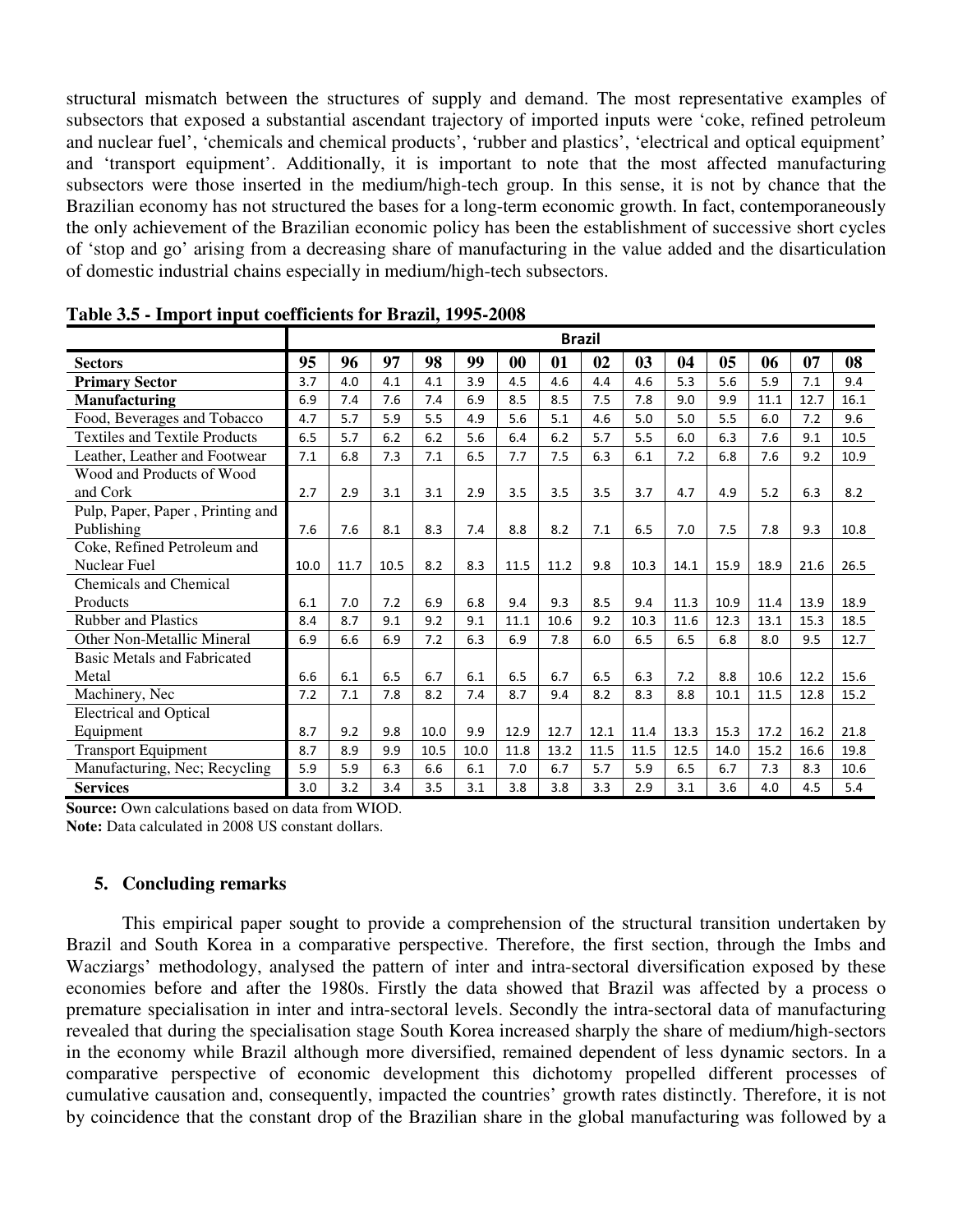regressive evolution in the global GDP. Consequently, Brazil remained trapped in a middle-income landscape translated in an unsustainable economic performance.

 In the second and third section, the analysis turned to the understanding of factors (demand, trade and technological change) that contributed to the formation of these productive structures in light of liberalising policies implemented during the second half of 1990s. Thus, from 1995 to 2003 during the height of neoliberal reforms Brazil increased its manufacturing output in only 9.1%. In this period, with the exception of exports, all components registered negative variations. In a distinct economic dynamism, the South Korean manufacturing production increased 58.3% wherein 50.7% was explained by exports. Furthermore, this expansion was composed mainly by medium/high-tech industries. In the subsequent period, from 2003 to 2008, South Korea maintained manufacturing as engine of economic growth but with an expressive increase of imports mainly due the 'flying geese' movement of regional productive fragmentation marked specially by the rise of China as the world's factory. While the South Korean pattern of economic development was in both periods (before and after 2003) driven by exports of manufacturing products, in Brazil the domestic demand from 2003 to 2008 composed the key variable of economic growth pushed mainly by the credit-led consumption of the period. In this dynamic, the so-called commodity prices boom also played a central whole to boost the economy. However, even in this context once again manufacturing performed worse when compared to services that exposed the most dynamic output growth.

 In the fourth section was measured the density of domestic industrial chains through import input coefficients. In South Korea, from 1995 to 2002 this process sketched movements related to an increasing share of imported inputs in the domestic manufacturing sector that were consolidated in the subsequent period. From 2003 to 2008 the South Korean economy significantly increased the share of imported inputs not only in the manufacturing sector but also in the economy as a whole. This finding is consistent to the aforementioned 'flying geese' process of industrialisation where the productivity capacity at a certain stage of the economic development is transferred to the less developed country (in this case particularly China) in a process of regional fragmentation of the productive chain. By contrast, Brazil did not follow this pattern of economic development. As a matter of fact, the manufacturing sector fell apart during the 1980s and 1990s in a process of premature de-industrialisation without an end in sight. In this productive disarticulation, many manufacturing industries kept investments to a minimum level. Furthermore, the productive fragmentation seeking cost savings *per se* was widely adopted without any long-term economic planning. Additionally, under a high and volatile interest and exchange rates, in periods of demand expansion (as during the 2000s) substitution of national inputs for imported ones constituted the easiest way to attend the demand. This fact not only revealed the dependence of the Brazilian domestic industry in relation to the international supply but also the absence of important intra-sectoral linkages.

#### **6. References**

Chayanov, A.V. (1966) The theory of peasant economy, in D. Thorner, B. Kerblay and R.E.F. Smith, eds. Homewood, IL: Richard D. Irwin, Inc.

Chenery, H. B. (1960) 'Patterns of Industriai Growth', *American Economie Review*, 50(4), 624-654.

Chenery, H. B. (1979), *Structural Change and Development Policy*, New York: Oxford University Press.

Chenery, H. B.; Robinson, S. & Syrquin, M. (1986), *Industrialization and growth: a comparative study*. Oxford: Oxford University Press.

Chenery, H. & Syrquin, M. (1980) A comparative analysis of industrial growth, in R. C. O. Matthews (Ed.) *Economic Growth and Resources*: Volume 2—Trends and Factors (London: Macmillan).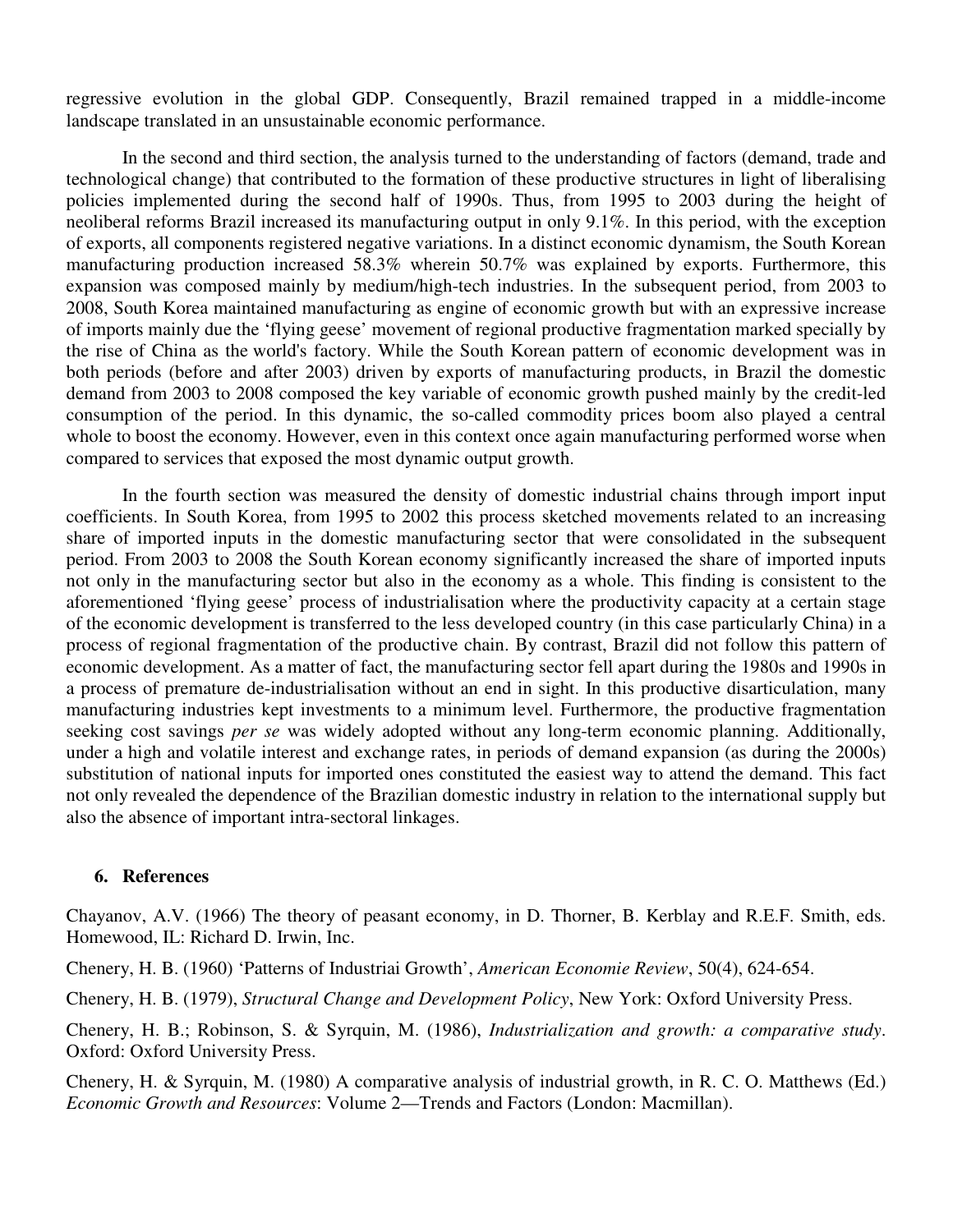Chenery, H., Shishido, S. & Watanabe, T. (1962) 'The pattern of Japanese growth, 1914-1954', *Econometrica*, 30(1), pp. 98–139.

Dietzenbacher, E. and B. Los (1998) 'Structural Decomposition Techniques: Sense and Sensibility', *Economics Systems Research*, 10(4)l, 307-323.

Feldman, S.J., D. McClain and K. Palmer (1987) 'Sources of Structural Changes in the United States: an Input-Output Perspective', *The Review of Economics and Statistics*, 69(3), 503-510.

Furtado, C. (1961) *Desenvolvimento e Subdesenvolvimento*, Rio de Janeiro, RJ: Fundo de Cultura, 1965.

Hirschman, A. O. (1958), *The Strategy of Economic development*, New Haven, Conn: Yale University Press.

Kaldor, N. (1966) 'Causes of the Slow Rate of Economic Growth of the United Kingdom: on Inaugural Lecture', Cambridge: Cambridge University Press.

Kaldor, N. (1967) *Strategic Factors in Economic Development*, New York: Ithaca.

Krugman, P. & Obstfeld, M. (2006) *International Economics: Theory and Policy*, 7. ed., Boston, Massachusetts: Pearson, Addison-Wesley.

Kupfer, D.; Freitas, F. & Young, C. E. F. (2003) 'Decomposição estrutural da variação do produto e do emprego entre 1990 e 2001 - uma estimativa a partir das matrizes insumo-produto', *Relatório de pesquisa para a CEPAL/Divisão de Indústria*, IE/UFRJ.

Leontief, W. (1936) 'Quantitative Input and Output Relations in the Economic Systems of the United States', *Review of Economics and Statistics*, 18(3),105-25.

Leontief, W. (1941) *The Structure of American Economy*, Cambridge: Harvard University Press.

Lewis, W.A. (1954) 'Economic development with unlimited supplies of labour', in A.N. Agarwala & S.P. Singh, (eds), *The economics of underdevelopment*, Oxford: Oxford University Press.

Lin, J. Y. (2012) *New Structural Economics: A Framework for Rethinking Development and Policy*, Washington DC: The World Bank.

Lipton, M. (1968) 'Strategy for agriculture: urban bias and rural planning', in: P. Streeten and M. Lipton, eds. *The crisis of Indian planning*. London: Oxford University Press.

Miller, R. & Blair, P. (2009) *Input-Output Analysis: Foundations and Extensions*, Cambridge: Cambridge University Press.

Prebisch, R. (1949) 'Estudo econômico da América Latina', in R. Bielschowsky, eds, Cinqüenta anos de pensamento na Cepal. São Paulo: Cepal/Cofecon/ Record.

Ricardo, D. (1817) *On the principles of political economy and taxation*, London: Murray, 3rd edition, 1821.

Rocha, I. L. (2011) 'Reestruturação industrial no Brasil: uma análise da dinâmica comercial e produtiva da economia'. MA thesis in Economics. Campinas: IE/Unicamp.

Rodrik, D. (2004) 'Industrial policy for the twenty-first century', John H. Kennedy School of Government, Harvard University.

Rose, A. and S. Casler (1996) 'Input-Output Structural Analysis Decomposition: a critical appraisal', *Economic Systems Research*, 8(1), 33-62.

Rosenstein-Rodan, P. (1943) 'Problems of Industrialisation of Eastern and South-Eastern Europe', *Economic Journal*, 53(210/1) 202-11.

Rostow, W. W. (1952) *The Process of Economic Growth*, New York: W. W. Norton & Co.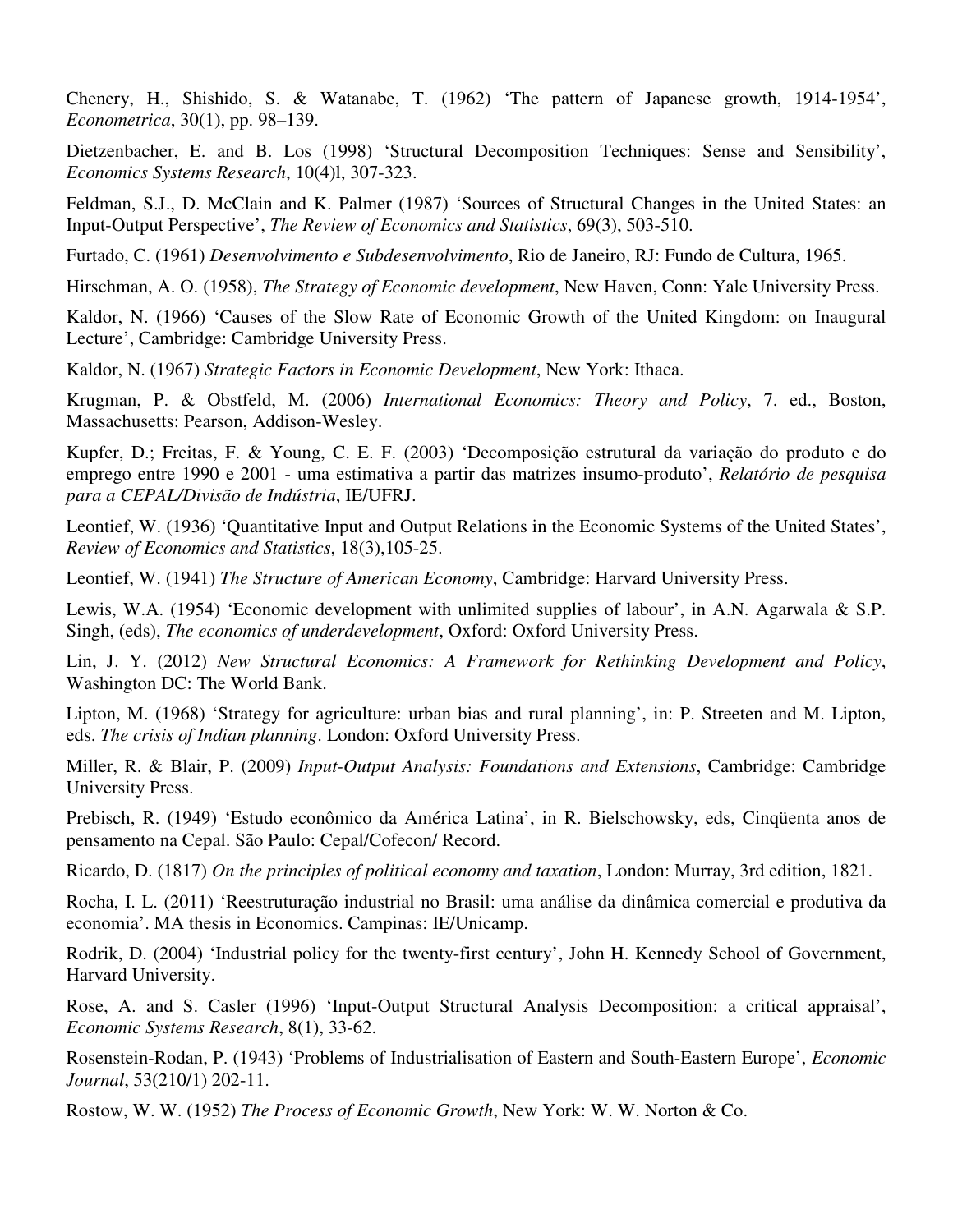Schultz, T.W. (1964) *Transforming traditional agriculture*, New Haven, CT: Yale University Press.

Skolka, J. (1989) 'Input-Output Structural Decomposition for Austria', *Journal of Policy Modelling*, 11(1), 45-66.

Tregenna, F. (2012) 'Sources of Subsectoral Growth in South Africa', *Oxford Development Studies*, vol. 40(2), 162-189.

UNIDO (2013) *Sustaining Employment Growth: The role of manufacturing and structural change*, Industrial development report 2013, Vienna, Austria.

Zakariah, A. R & Ahmad, E. E. (1999)' Sources of industrial growth using factor decomposition approach: Malaysia, 1979-87', *The developing economies*, XXXVII-2, 162-196.

#### *Appendix 3.1 – Technical Details*

 $\overline{\phantom{a}}$ 

#### **Lowess Methodology and the U-shaped curve**

Analogously to the procedure adopted in Imbs and Wacziarg (2003), the study employs a non-parametric methodology based on locally robust weighted scatter plot smoothing (LOWESS)7. In this procedure, each estimate x is a function of the xi's in the neighbourhood to be estimated, with the closest observations receiving more weight than the more distant observations. The LOWESS smoother requires specification of a span, which is the percentage or total number of observations to be included in the estimated regression at observation i. In this study the span adopted is 0.60 which means that 40 of total observations are used in each local regression. Moreover, the LOWESS uses a tricubic weighting function with the following formula:

$$
\mathbf{w}_{i} = \left(1 - \left|\frac{\mathbf{x} - \mathbf{x}_{i}}{\mathbf{d}(\mathbf{x})}\right|^{3}\right)^{3} \tag{3.1}
$$

Where x is the smoothed response, xi are the nearest neighbours of x as defined by the span, and  $d(x)$ is the distance along the abscissa from x to the most distant predictor value within the span. In the present study, as well as in Imbs and Wacziarg (2003), the response variable y corresponds to a measure of sectoral specialisation, while the independent variable x is the GDP per capita of each country (in 2005 dollars). The observations of x and y are the annual values of each indicator for the country under consideration. In this sense, the x values estimated by the nonparametric local regression will give form to a smoothed curve (Ucurved) that connects x to y and represents the relationship between specialization and GDP per capita. The measure of sectoral specialization employed is the Gini-Hirschman index (GHI) which is obtained by taking the square root of the Hirschman-Herfindahl Index (HHI) and multiplying it by a 100. These indexes are defined as follows:

$$
HHI = \sum_{i=1}^{n} \left(\frac{x_{ij}}{x_j}\right)^2 \tag{3.2}
$$

$$
GHI = 100. \sqrt{\sum_{i=1}^{n} \left(\frac{x_{ij}}{x_j}\right)^2}
$$
 (3.3)

<sup>&</sup>lt;sup>7</sup> This method was first proposed by Cleveland (1979) and further developed by Cleveland and Devlin (1988).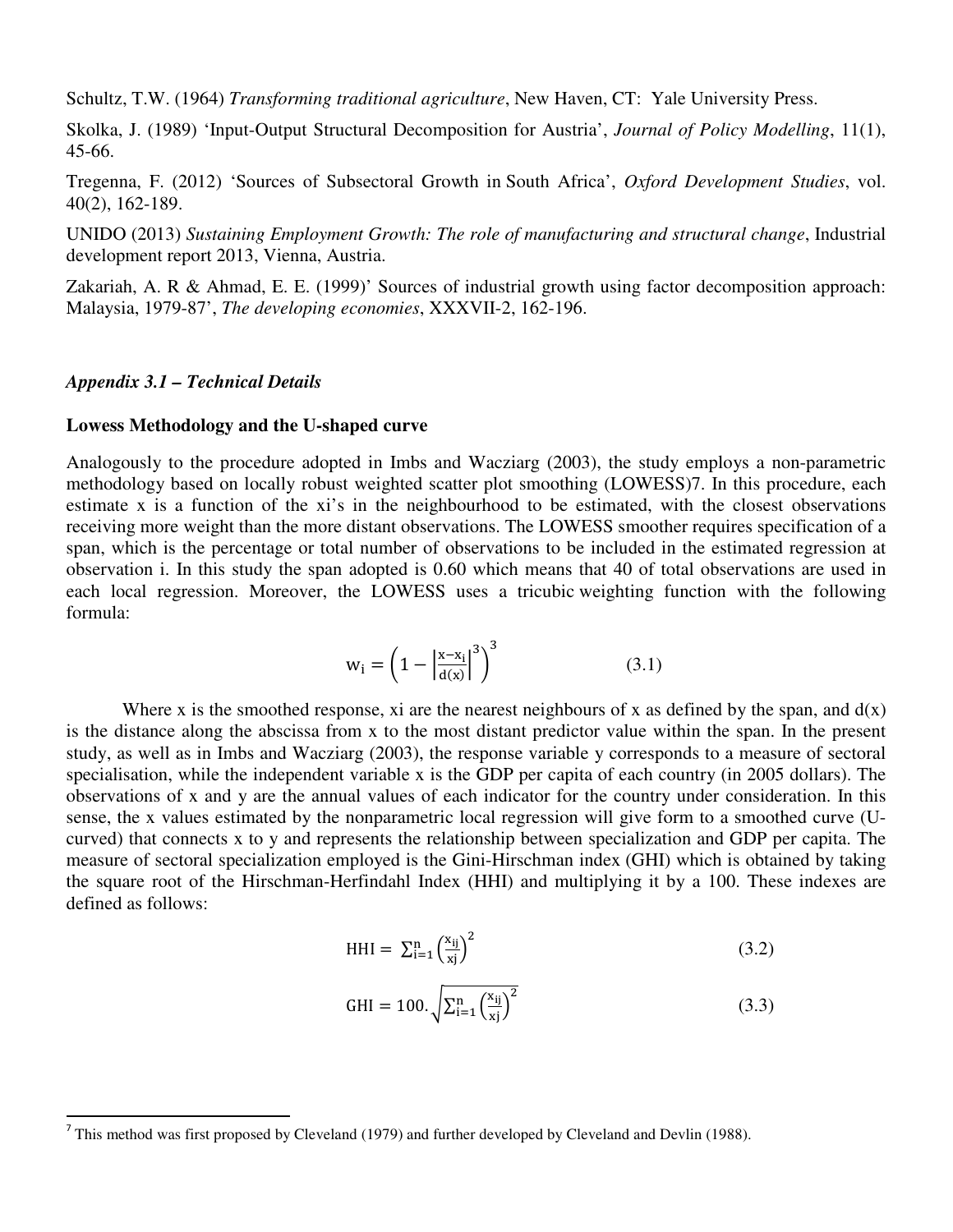In these equations,  $x_{ii}$  is the value added of sector i and x is the total value added of the country j and n is the number of sectors. Therefore, the higher is the GHI, the more specialised is the economy. The GHI is within a certain limit value. The maximum value of the index is 100 and in this case there is only one sector in the economy.

#### **Decomposition of output growth**

 Analogously to the method used in Chenery (1960, 1962), the so-called Structural Decomposition Analysis (SDA) is applied following Miller and Blair's (2009) approach. The total output is defined as:

$$
X = (I - A_d)^{-1}(D + E) \tag{3.4}
$$

Where,  $A_d$  is the matrix of domestic inputs,  $D$  is the domestic demand of national goods and  $E$  is the exports. Considering the basic Leontief model for two periods t and  $+h$ , the vector of gross output (x) can be written as follows:

$$
x^{t+h} = L^{t+h}(D^{t+h} + E^{t+h}) \text{ and } x^t = L^t(D^t + E^t) \tag{3.5}
$$

Where the matrix  $L(nxn)$  represents the Leontief matrix of direct and indirect production coefficients defined as  $L = (I - A_d)^{-1}$ . Thus, the change in gross output between two periods t and  $+h$ , can be rewritten as:

$$
\Delta x = x^{t+h} - x^t = L^{t+h}(D^{t+h} + E^{t+h}) - L^t(D^t + E^t)
$$
(3.6)

Then through basic matrix algebraic manipulation, changes in  $L$  and  $D + E$ , and consequently effects on  $\Delta x$  are represented as:

$$
\Delta x = L^{t+h}(D^t + E^t + \Delta D + \Delta E) - (L^{t+h} - \Delta L)(D^t + E^t)
$$
\n(3.7)

$$
\Delta x = (L^t + \Delta L)(D^{t+h} + E^{t+h}) - L^{t+h}(D^{t+h} + E^{t+h} - \Delta D - \Delta E)
$$
\n(3.8)

 Additionally the equations are summarised according to the average approach. As argued by Dietzenbacher and Los (1998) this method enhances the SDA methodology. Thus, summing equations (3.7) and (3.8), and applying the average approach the following equation is obtained:

$$
\Delta x = \frac{1}{2} (\Delta L) (D^{t} + D^{t+h} + E^{t} + E^{t+h}) + \frac{1}{2} (L^{t} + L^{t+h}) (\Delta D) + \frac{1}{2} (L^{t} + L^{t+h}) (\Delta E)
$$
(3.9)

Where the first term indicates the effects of the change in the Leontief coefficients over the change in gross output, the second term refers to the effects of the change in domestic demand, and the third, exports.

Assuming  $A_d = A - A_m$ , where A is the matrix of total inputs and  $A_m$  is the matrix of imported inputs, equation 3.9 can be re-written as: